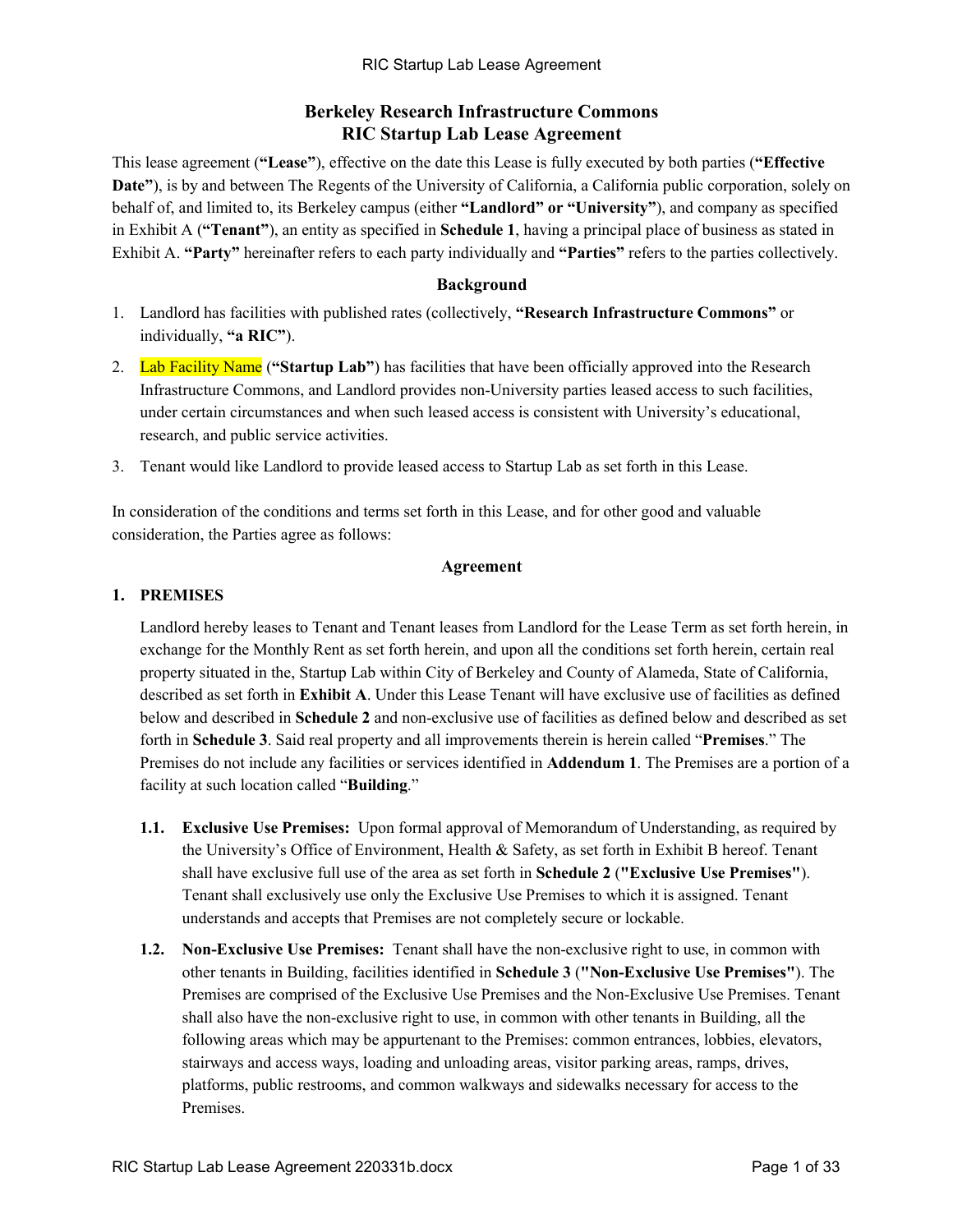- **1.3. Building Rules and Regulations**: Tenant agrees that it will abide by, keep and observe all reasonable rules and regulations, as designated in **Exhibit E** (Building Rules and Regulations) which University may make from time to time for the management, safety, care, and cleanliness of Building and grounds and the preservation of good order therein as well as for the convenience of other occupants of Building. The violations of any such rules and regulations shall be deemed a material breach of this Lease by Tenant.
- **1.4. Parking:** This Lease does not provide vehicle parking space to Tenant, except as may be provided in **Schedule 6** of this Lease.

# **1.5. Relocation of Premises:**

- **1.5.1. Relocation**: At any time after Tenant's execution of this Lease, Landlord shall have the right, in Landlord's sole discretion, upon providing Tenant advance written notice (**"Relocation Notice"**), to relocate Premises to a new location in Building ("**New Premises**"). The New Premises shall be described in the Relocation Notice. Landlord will endeavor to provide Tenant with New Premises substantially similar in size and location to the existing Premises. Landlord shall improve the New Premises, at its sole cost and expense, with tenant improvements of comparable quality and utility to the tenant improvements in the original Premises. Landlord shall arrange for moving Tenant's personal property and relocating Tenant's operations from the existing Premises to the New Premises and shall pay the reasonable costs thereof. If Landlord relocates Tenant to the New Premises, then this Lease and each and all of the agreements, covenants, conditions and provisions of this Lease shall remain in full force and effect and be applicable to the New Premises, except that (i) a revised floor plan shall become part of this Lease and shall reflect the location of the New Premises, (ii) Tenant's Percentage Share shall be adjusted to reflect any increase or decrease in the rentable square feet of the New Premises, and (iii) the Monthly Rent shall be equitably and proportionately adjusted to reflect any increase or decrease in rentable square feet of the New Premises.
- **1.5.2. Refusal**: If Tenant refuses to permit University to move Tenant to the New Premises, then Landlord shall have the right to immediately terminate this Lease by written notice to Tenant at any time following the date of such refusal and, if such refusal is imparted after Landlord has started design and improvement work to prepare the New Premises for Tenant's occupancy, Tenant shall be liable for and shall reimburse Landlord for all costs incurred by Landlord in designing and constructing tenant improvements at the New Premises prior to Tenant's refusal to relocate (provided that at least 60 days have elapsed since the provision of the Relocation Notice).
- **1.5.3. No Relocation Benefits**: Landlord is a public entity. Landlord may, at the expiration of the Lease Term or extension thereof, decide to utilize Premises for its own purposes inconsistent with continued occupancy by Tenant. If Landlord decides to use Premises for its own purposes upon the expiration of the Lease Term or extensions thereof, Landlord may decide not to negotiate with Tenant for Tenant's continued occupancy of Premises. Tenant's occupancy during the Lease Term or extensions thereof is an interim use of the property, pending potential use of Premises by Landlord for public uses consistent with the educational mission of University. Nothing in this Lease creates any implied or express expectation that University will re-let Premises to Tentant at the expiration of the Lease Term, or that Landlord will offer any extensions of the Lease Term to Tenant, except as expressly provided in this Lease. Tenant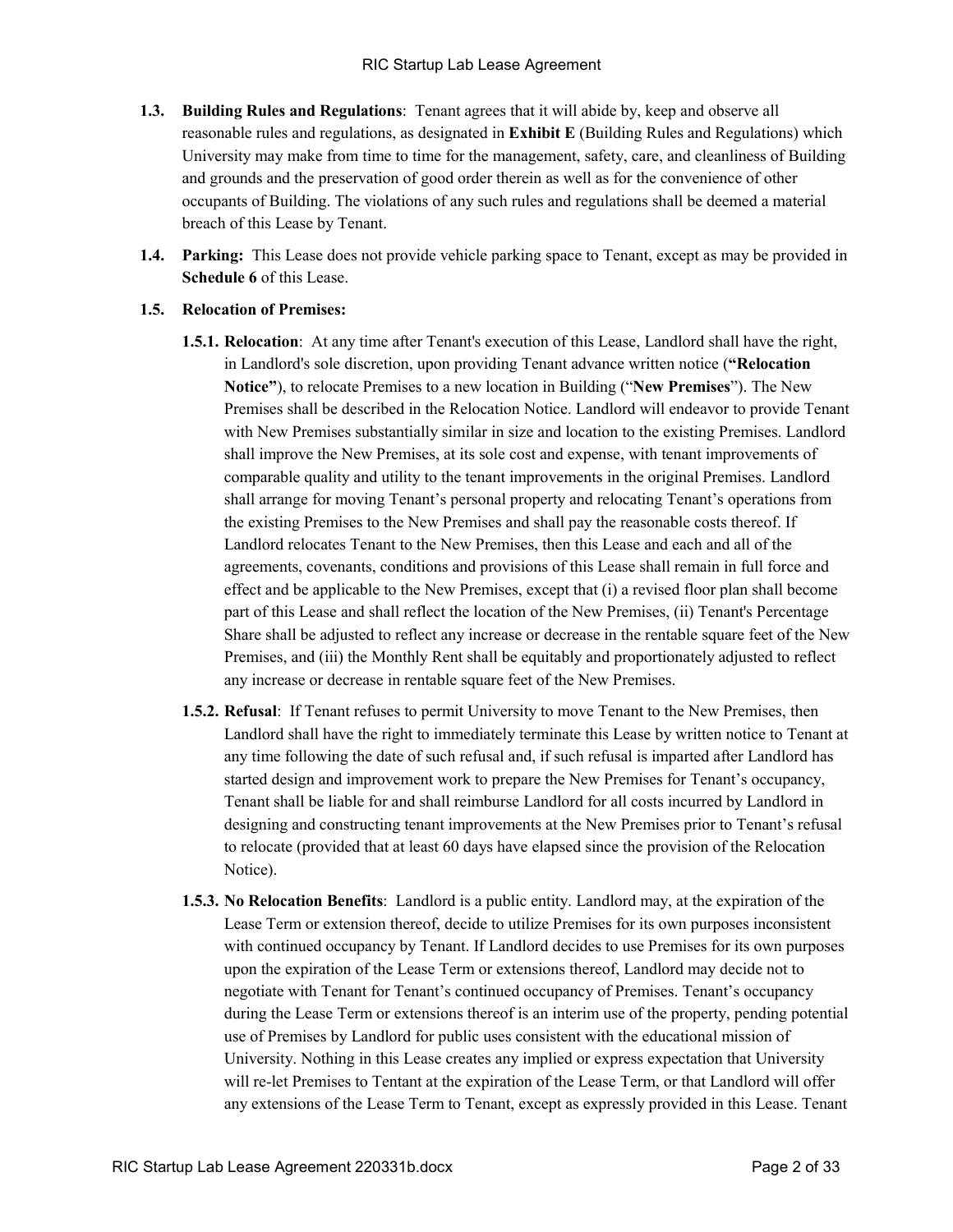acknowledges the foregoing, and understands that in the event that Landlord declines to negotiate for renewal or extension of this Lease upon expiration of the Lease Term or extension thereof, Tentant shall not be eligible to receive relocation assistance or relocation benefits pursuant to any Federal law, state law, or University policy, including without limitation Government Code section 7260 et seq. Tenant hereby waives any right to receive relocation assistance or relocation benefits from University pursuant to any Federal law, state law, or University of California policy, including without limitation Government Code section 7260 et seq., so long as University permits Tenant to remain in possession of Premises during the Lease Term or extensions thereof, subject to Tenant's compliance with all terms and conditions of this Lease.

**1.6. CASP Inspection:** The Premises have not undergone an inspection by a Certified Access Specialist (CASp), and a disability access inspection certificate, as described in subdivision (e) of Section 55.53 of the California Civil Code, has not been issued for the Premises. In accordance with Section 1938 of the California Civil Code, Tenant is advised of the following:

*"A Certified Access Specialist (CASp) can inspect the subject premises and determine whether the subject premises comply with all of the applicable construction-related accessibility standards under state law. Although state law does not require a CASp inspection of the subject premises, the commercial property owner or lessor may not prohibit the lessee or tenant from obtaining a CASp inspection of the subject premises for the occupancy or potential occupancy of the lessee or tenant, if requested by the lessee or tenant. The parties shall mutually agree on the arrangements for the time and manner of the CASp inspection, the payment of the fee for the CASp inspection, and the cost of making any repairs necessary to correct violations of construction-related accessibility standards within the premises."*

# **2. INTELLECTUAL PROPERTY RIGHTS**

- **2.1. Exception to University Patent Policy to allow for Tenant ownership of Tenant Inventions:** The parties understand and agree that the University Patent Policy requires non-University personnel to sign an intellectual property agreement as a condition of utilizing University research facilities, and such agreement requires visitors to disclose and assign to the University all rights in inventions developed during their use of University research facilities. The University of California Office of the President has approved an exception to the University Patent Policy to permit Tenant to own Tenant Inventions as defined below.
- **2.2. Ownership.** Subject to the limitations set forth herein, and conditioned upon Tenant's compliance with the terms of this Agreement, as between Tenant and University, Tenant shall own "**Tenant Inventions.**" Tenant Inventions are:
	- **2.2.1.** any new invention or discovery conceived solely by Tenant prior to the Effective Date and first actually reduced to practice solely by Tenant in the course of their exclusive use of the Exclusive Use Premises**.**
	- **2.2.2.** any new invention or discovery conceived solely by Tenant in the course of their exclusive use of the Exclusive Use Premises and first actually reduced to practice solely by Tenant after the Effective Date and without the further use of University facilities or resources; and
	- **2.2.3.** any new invention or discovery conceived and first actually reduced to practice solely by Tenant in the course of their exclusive use of the Exclusive Use Premises**.**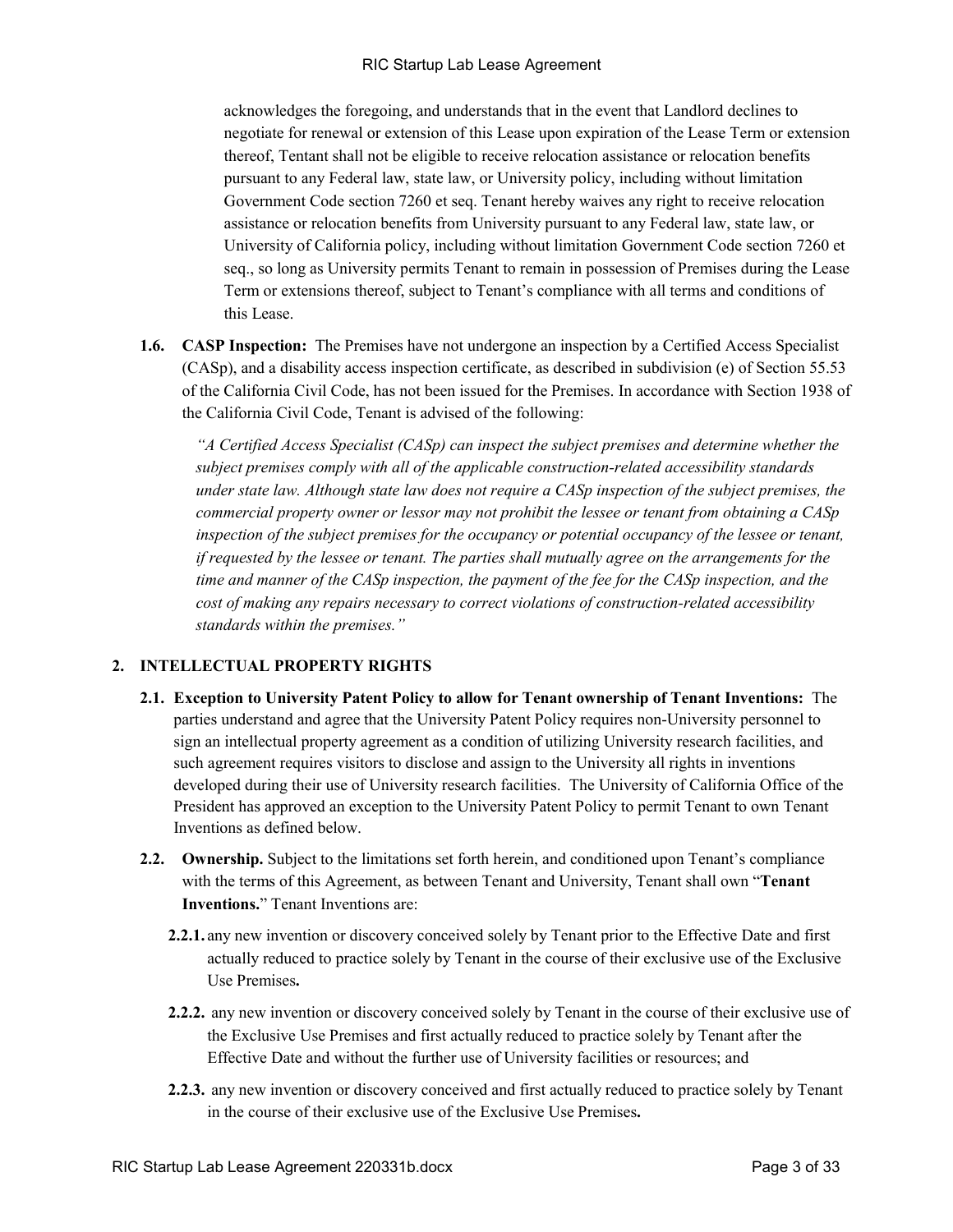- **2.3. Data and Materials**. Subject to Tenant's compliance with the terms of this Agreement, as between University and Tenant, Tenant owns the data and material generated by Tenant in the course of their exclusive use of the Exclusive Use Premises. Unless otherwise agreed in writing by the Parties, University will not use such data and materials.
- **2.4. Collaboration**: If Tenant wants to collaborate with University employees, then they are encouraged to do so but must first negotiate and sign a collaboration agreement with University to this effect. Similarly, any exchange of proprietary research materials between Tenant and University investigators will require a Material Transfer Agreement signed by University.
- **2.5. Dual Employment**: The Exception to University Patent Policy described in Section 2.1 above does not extend to inventions created by University employees within the course and scope of their University employment while employed by University, even if such University employees have a dual relationship with Tenant. University employees have an obligation to assign inventions and patents they develop 1) within the course and scope of their University employment while employed by University, 2) during the course of their utilization of any University research facilities, or 3) through any connection with their use of gift, grant, or contract research funds received through the University. University employees also have an obligation to promptly report and fully disclose the conception and/or reduction to practice of potentially patentable inventions to UC Berkeley's Office of Technology Licensing ("**OTL**"). These obligations can be found in the UPay-585/Patent Acknowledgement form at<https://ucnet.universityofcalifornia.edu/forms/pdf/upay-585.pdf> and supersede any ownership determination under Paragraph 2.2 above.

Tenants with staff who are also University employees must separate private company research from their University research. For example, they should: (a) not allow Tenant representatives to participate in their University research group meetings unless a collaboration agreement with University is in effect; and (b) always maintain separate laboratory notebooks for the University research and Tenant research.

- **2.6. Use of University IP**: Tenants who are working with intellectual property rights owned by University must have a signed agreement in place with University to allow such use. This Agreement does not grant Tenant any right, title or interest in or to any intellectual property owned by University.
- **2.7. Use of University Names**: All advertisements, brochures and other printed materials that use the name, logo or other trademarks of The Regents of the University of California, or Tenant (in association with UC Berkeley), shall be subject to the prior written approval of University as the respective owner of the name, logo, or other trademarks. However, it is understood and agreed that Tenant shall not be required to obtain University's prior written consent when Tenant is merely listing the University's name and address when describing Tenant's location on any brochure or advertising materials distributed by Tenant. At all times, the parties agree to comply with Section 92000 of the California Education Code relating to use of the University of California name.
- **2.8. Privacy and Protections**: Tenant acknowledges the shared nature of Startup Lab and the fact that various business entities and Landlord's agents and employees may occupy portions of the Startup Lab during the term of this Lease. It is expressly understood that Landlord cannot guarantee Tenant's privacy and protect its trade secrets within Building. With respect to any and all claims arising out of or connected to a breach of Tenant's privacy and protection of its trade secrets associated with Tenant's intellectual property rights, Tenant hereby agrees to indemnify and hold Landlord harmless against said claims.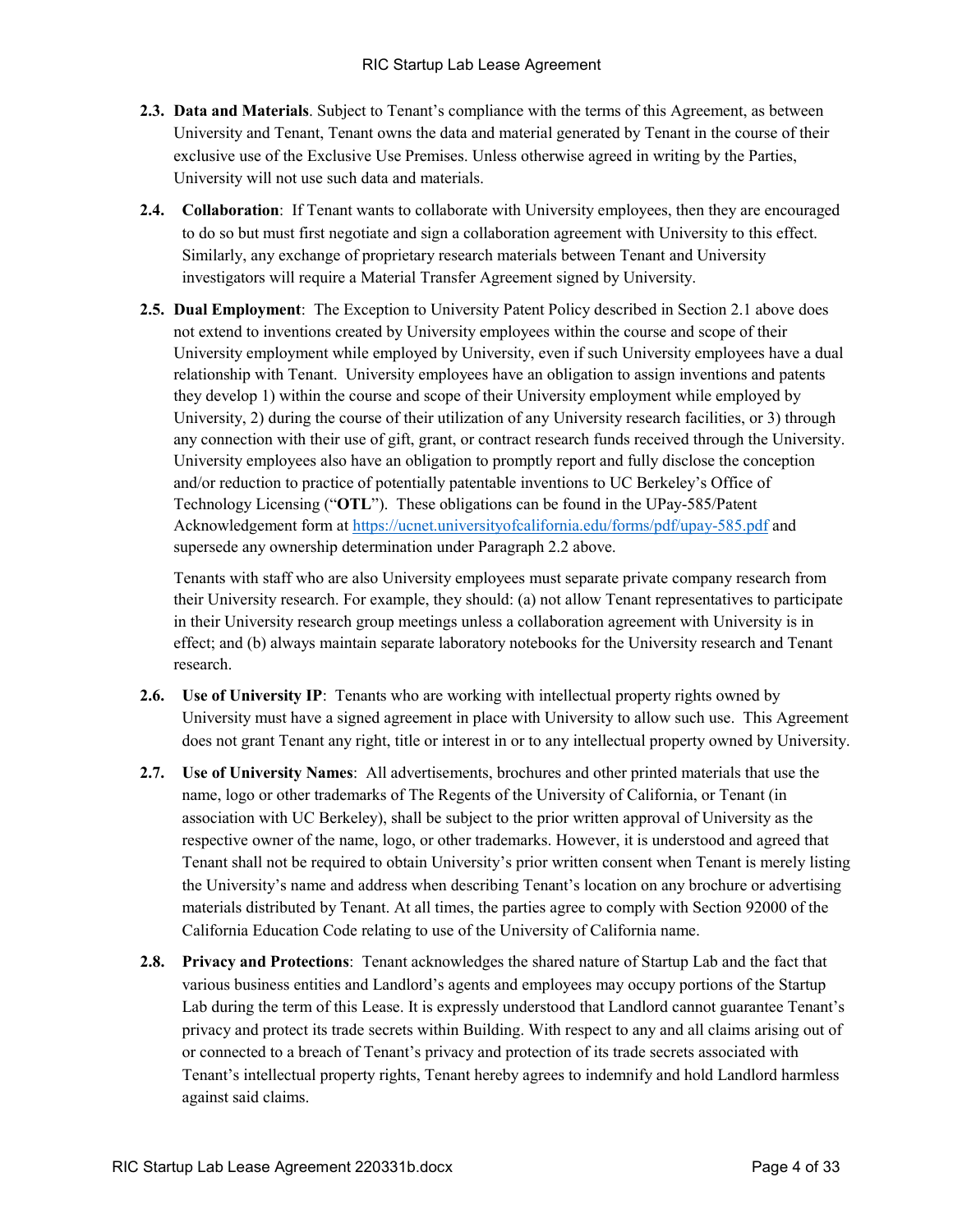# **3. TERM**

- **3.1. Lease Term:** The term of this Lease shall be commencing and ending as set forth in **Schedule 4** ("**Lease Term**"), unless sooner terminated pursuant to any provision hereof.
- **3.2. Delayed Possession:** Notwithstanding said Lease Term, if for any reason Landlord cannot deliver possession of Premises to Tenant at start of Lease Term, Landlord shall not be subject to any liability therefor, nor shall such failure affect the validity of this Lease or the obligations of Tenant hereunder or extend the term hereof, but in such case, Tenant shall not be obligated to pay rent until possession of Premises is tendered to Tenant; provided further, however, that if Landlord shall not have delivered possession of Premises within sixty (60) days from said Lease Term, Tenant may, at Tenant's option, by notice in writing to Landlord within ten (10) days thereafter, cancel this Lease, in which event the parties shall be discharged from all obligations hereunder; provided, however, that if such written notice of Tenant is not received by Landlord within said ten (10) day period, Tenant's right to cancel this Lease hereunder shall terminate and be of no further force or effect.
- **3.3. Early Possession**: If Tenant occupies Premises prior to start of Lease Term, such occupancy shall be subject to all provisions hereof, such occupancy shall not advance the Lease Term, and Tenant shall pay rent for such period at the initial monthly rates set forth below.
- **3.4. Early Termination**:Either Tenant or Landlord may terminate this lease at any time by giving sixty (60) days' written notice to the other.
- **3.5. Holding Over**: If Tenant, with Landlord's consent, remains in possession of Premises or any part thereof after the expiration of the term hereof, such occupancy shall be a tenancy from month to month upon all the provisions of this Lease pertaining to the obligations of Tenant, with the exception of rent which shall be at one hundred twenty-five percent (125%) of the then current rent, but all options and rights of first refusal, if any, granted upon the terms of this Lease shall be deemed terminated and be of no further effect during said month to month tenancy.

# **4. PAYMENTS**

- **4.1. Monthly Payment:** Except as otherwise provided in **Schedule 5**, Tenant shall pay to Landlord as set forth in **Schedule 5** ("**Monthly Rent**") payable in advance, on or before the first day of each month at the start of Lease Term. Monthly Rent will not be applicable to any amounts charged for the use of facilities and services set forth in **Addendum 1**, which amounts will be in addition to Monthly Rent and will be charged at the rates set forth in **Addendum 1**.
- **4.2. Partial Months**: Monthly Rent for any period during the Lease Term hereof which is for less than one month shall be a pro rata portion of the Monthly Rent.
- **4.3. Address**: Monthly Rent shall be payable to Landlord at the address stated in **Schedule 7**.
- **4.4. Additional Rent**: Any monetary obligations of Tenant to Landlord under the terms of this Lease shall be deemed to be rent, including, without limitation, any and all amounts charged for the use of facilities and services set forth in **Addendum 1**.

#### **4.5. Security Deposit**

**4.5.1. Payment**: Tenant shall deposit with Landlord upon execution hereof a security deposit as set forth in **Schedule 5** for Tenant's faithful performance of Tenant's obligations hereunder ("**Security Deposit**"). If Tenant fails to pay Monthly Rent or other charges due hereunder, or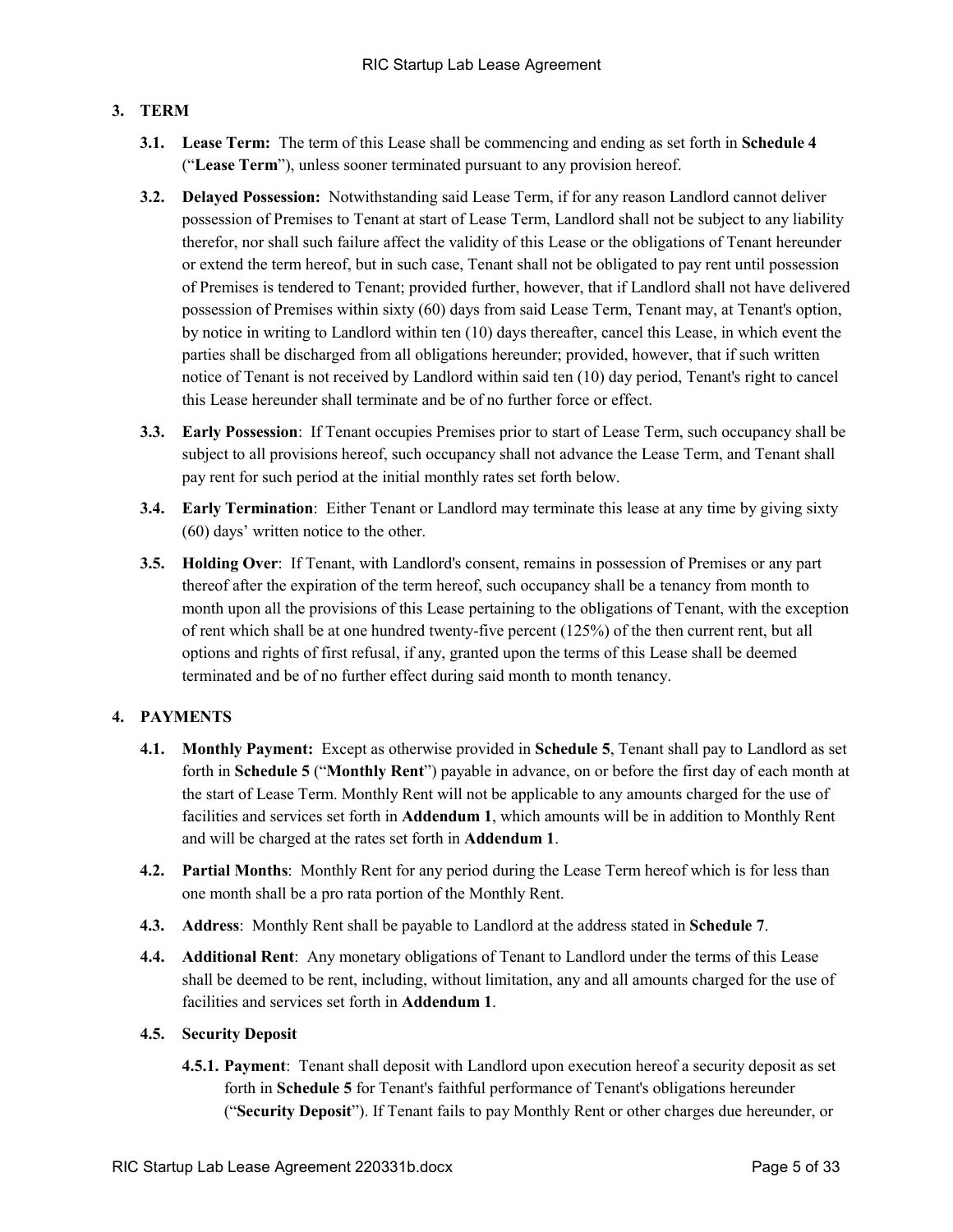otherwise defaults with respect to any provision of this Lease, Landlord may use, apply or retain all or any portion of Security Deposit for the payment of any Monthly Rent or other charge in default or for the payment of any other sum to which Landlord may become entitled by reason of Tenant's default, or to compensate Landlord for any loss or damage which Landlord may suffer thereby. If Landlord so uses or applies all or any portion of Security Deposit, Tenant shall within ten (10) days after written demand therefor deposit cash with Landlord in an amount sufficient to restore Security Deposit to the full amount hereinabove stated and Tenant's failure to do so shall be a material breach of this Lease. If Monthly Rent shall, from time to time, increase during the Term of Lease, Tenant shall thereupon deposit with Landlord an additional Security Deposit so that the amount of Security Deposit held by Landlord shall at all times bear the same proportion to current Monthly Rent as the original Security Deposit bears to the original Monthly Rent set. Landlord shall not be required to keep Security Deposit separate from its general accounts.

- **4.5.2. Return**: If Tenant performs all of Tenant's obligations hereunder, Security Deposit, or so much thereof as has not theretofore been applied by Landlord, shall be returned, without payment of interest or other increment for its use, to Tenant (or, at Landlord's option, to the last assignee, if any, of Tenant's interest hereunder) at the expiration of the term hereof, and after Tenant has vacated Premises. No trust relationship is created herein between Landlord and Tenant with respect to Security Deposit.
- **4.6. Services and Utilities**: Services and utilities shall be furnished and the cost borne as outlined in Exhibit C. If any such services are not separately metered to Tenant, Tenant shall pay a reasonable proportion to be determined by Landlord of all charges jointly metered with other premises.
- **4.7. Taxes:**
	- **4.7.1. Payment of Taxes**: Landlord specifically calls to Tenant's attention the fact that this Lease may create a possessory interest subject to property taxation, and Tenant may be subject to property tax levied on such interest. Tenant alone shall pay such tax. If the right is given to pay any of the taxes, assessments, or other impositions which Tenant is herein obligated to pay either in one sum or in installments, Tenant may elect either mode of payment.
	- **4.7.2. Personal Property Taxes**: Tenant shall pay prior to delinquency all taxes assessed against and levied upon trade fixtures, furnishings, equipment, and all other personal property of Tenant contained in the Premises or elsewhere. Tenant shall cause said trade fixtures, furnishings, equipment, and all other personal property to be assessed and billed separately from the real property of Landlord.
- **4.8. Interest on Past-Due Obligations:** Except as expressly herein provided, any amount due to Landlord not paid when due shall bear interest at the maximum rate then allowable by law from the date due. Payment of such interest shall not excuse or cure any default by Tenant under this Lease, provided, however, that interest shall not be payable on late charges incurred by Tenant nor on any amounts upon which late charges are paid by Tenant.
- **4.9. Broker's Fee:** Landlord and Tenant each represents and warrants to the other that it has not engaged any broker, finder or other person who would be entitled to any commission or fees in respect of the negotiation, execution or delivery of this lease and shall indemnify and hold harmless the other against any loss, cost, liability or expense incurred by the indemnified party as a result of any claim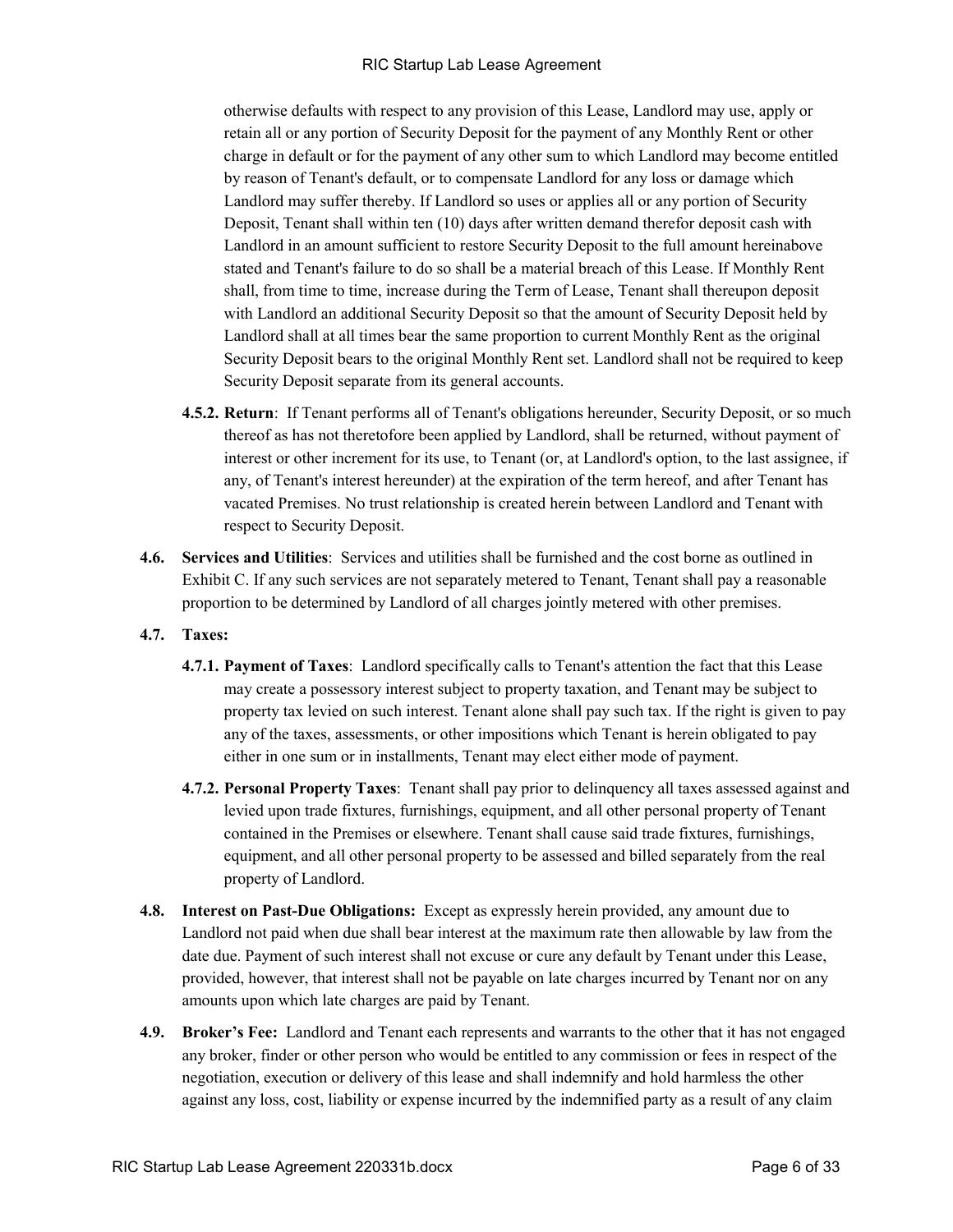asserted by any such broker, finder or other person on the basis of any arrangements or agreements made or alleged to have been made by or on behalf of indemnifying party.

**4.10. Performance Under Protest**: If at any time a dispute shall arise as to any amount or sum of money to be paid by one party to the other under the provisions hereof, the party against whom the obligation to pay the money is asserted shall have the right to make payment "under protest" and such payment shall not be regarded as a voluntary payment, and there shall survive the right on the part of said party to institute suit for recovery of such sum. If it shall be adjudged that there was no legal obligation on the part of said party to pay such sum of any part thereof, said party shall be entitled to recover such sum or so much thereof as it was not legally required to pay under the provisions of this Lease.

#### **5. ADDRESS FOR PAYMENTS AND NOTICES**

All notices or correspondence provided for herein shall be effective only if made in writing, personally delivered with an executed acknowledgment of receipt, or deposited in the United States mail, certified, postage prepaid, and addressed as set forth in **Schedule 7**. Any notice shall be deemed delivered five (5) days after notice is mailed or, if personally delivered, when acknowledgment of receipt is signed, as provided above. By written notice to the other, either party may change its own mailing address.

# **6. USE OF PREMISES**

- **6.1. Uses**:
	- **6.1.1.** Tenant shall use and occupy Premises only for office, research, and laboratory use and for no other purpose.
	- **6.1.2.** Tenant shall comply with all applicable NIH guidelines and with all applicable federal, state and local regulations.
	- **6.1.3.** Tenant shall comply with all applicable University policies and procedures, including but not limited to: (a) University Environmental Health and Safety policies and procedures, (b) Startup Lab's guide, and (c) restrictions and requirements regarding emissions, storage, use, and disposal of matter as described in Exhibit B.

# **6.2. Compliance with Law**:

- **6.2.1.** Landlord warrants to Tenant that Premises, in its state existing on the start of Lease Term, but without regard to the use for which Tenant will use Premises, does not violate any covenants or restrictions of record, or any applicable building code, regulation or ordinance in effect on such start of Lease Term. If this warranty has been violated, then Landlord shall, after written notice from Tenant, promptly, at Landlord's sole cost and expense, rectify any such violation.
- **6.2.2.** Except as provided in this paragraph, Tenant shall, at Tenant's expense, comply promptly with all applicable statutes, ordinances, rules, regulations, orders, covenants and restrictions of record, and requirements in effect during the term or any part of the term hereof, regulating the use by Tenant of Premises. Tenant shall not use nor permit the use of Premises in any manner that will tend to create waste or a nuisance or, if there shall be more than one tenant in Building containing Premises, shall tend to disturb such other tenants.

#### **6.3. Condition of Premises**:

**6.3.1.** Landlord shall deliver Premises to Tenant clean and free of debris at the start of Lease Term and Landlord further warrants to Tenant that the plumbing, lighting, air conditioning, and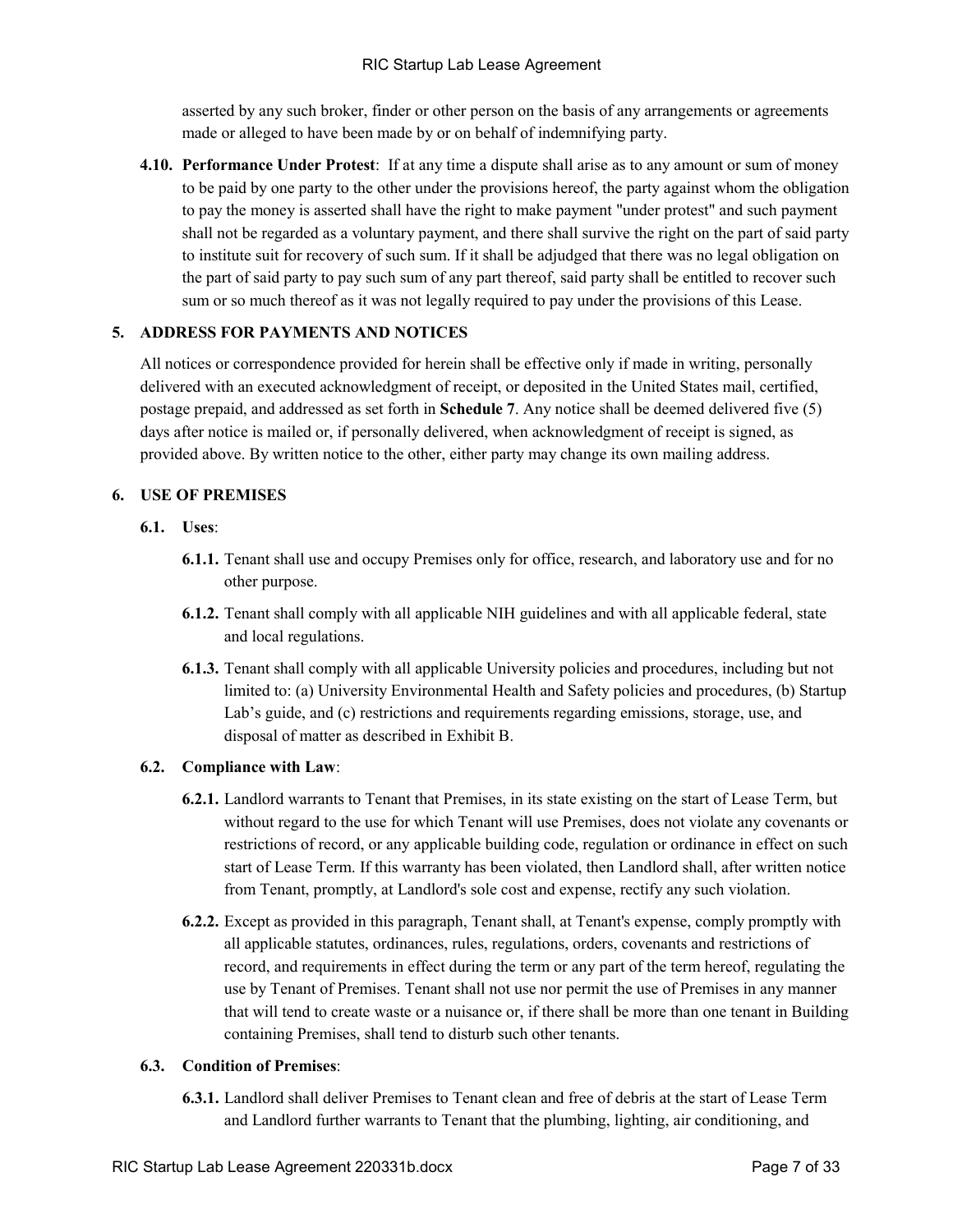heating systems, in Premises shall be in good operating condition at the start of Lease Term. If this warranty has been violated, then Landlord shall, after receipt of written notice from Tenant setting forth with specificity the nature of the violation, promptly, at Landlord's sole cost, rectify such violation. Tenant's failure to give such written notice to Landlord within thirty (30) days after the start of Lease Term shall cause the conclusive presumption that Landlord has complied with all of Landlord's obligations hereunder.

- **6.3.2.** Except as otherwise provided in this Lease, Tenant hereby accepts Premises in the condition existing as of the start of Lease Term or the date that Tenant takes possession of Premises, whichever is earlier, subject to all applicable zoning, municipal, county and state laws, ordinances and regulations governing and regulating the use of Premises, and any covenants or restrictions of record, and accepts this Lease subject thereto and to all matters disclosed thereby and by any exhibits attached hereto. Tenant acknowledges that neither Landlord nor any agent of Landlord has made any representation or warranty as to the present or future suitability of Premises for the conduct of Tenant's business.
- **6.4. Signs**: Tenant shall not place any sign upon Premises without Landlord's prior written consent.

# **7. LANDLORD CONSTRUCTED TENANT IMPROVEMENTS**

- **7.1. Tenant Improvements**:Tenant shall accept Premises as their "as is" condition.
- **7.2. Cost of Tenant Improvements**: Any request by Tenant for improvements or installations in Premises shall be submitted in writing together with plans and specifications for Landlord's review and approval. Landlord, in its sole discretion, may withhold its approval. If Landlord approves any such request, Landlord shall provide the improvements or installation at Tenant's sole cost and expense. Tenant shall pay Landlord an administrative coordination fee, consistent with the fee paid for Landlord capital projects, for coordinating and managing the improvements.
- **7.3. Tenant Improvement Warranties**: Landlord warrants to Tenant that all materials and equipment furnished by Landlord in its improvement of Premises shall be in good working condition.
- **7.4. Time Limit and Prior Tenancy**: At the start of Lease Term, Landlord shall deliver possession of the Premises to Tenant in the condition required by Article 8.2. No rent shall accrue under this Lease, nor shall Tenant have any obligation to perform the covenants or observe the conditions herein contained until the Premises have been so delivered. If Landlord's ability to deliver possession by the date as set forth in this provision is delayed as a result of any of the following causes, the date for delivery shall be postponed without penalty to Landlord for a period of time equivalent to the period caused by such delay:
	- **7.4.1.** acts of Tenant, its agents, or employees;
	- **7.4.2.** acts of God which Landlord could not reasonably have foreseen or guarded against;
	- **7.4.3.** any strikes, boycotts or like obstructive actions by employees or labor organizations and which are beyond the control of Landlord and which cannot be reasonably overcome; or
	- **7.4.4.** restrictive regulations by federal, state or local governments.

### **8. TENANT CONSTRUCTED TENANT ALTERATIONS**

**8.1.** Tenant shall not, without Landlord's prior written consent, which consent may be withheld in Landlord's sole discretion, make any alterations, improvements, additions, or Utility Installations in,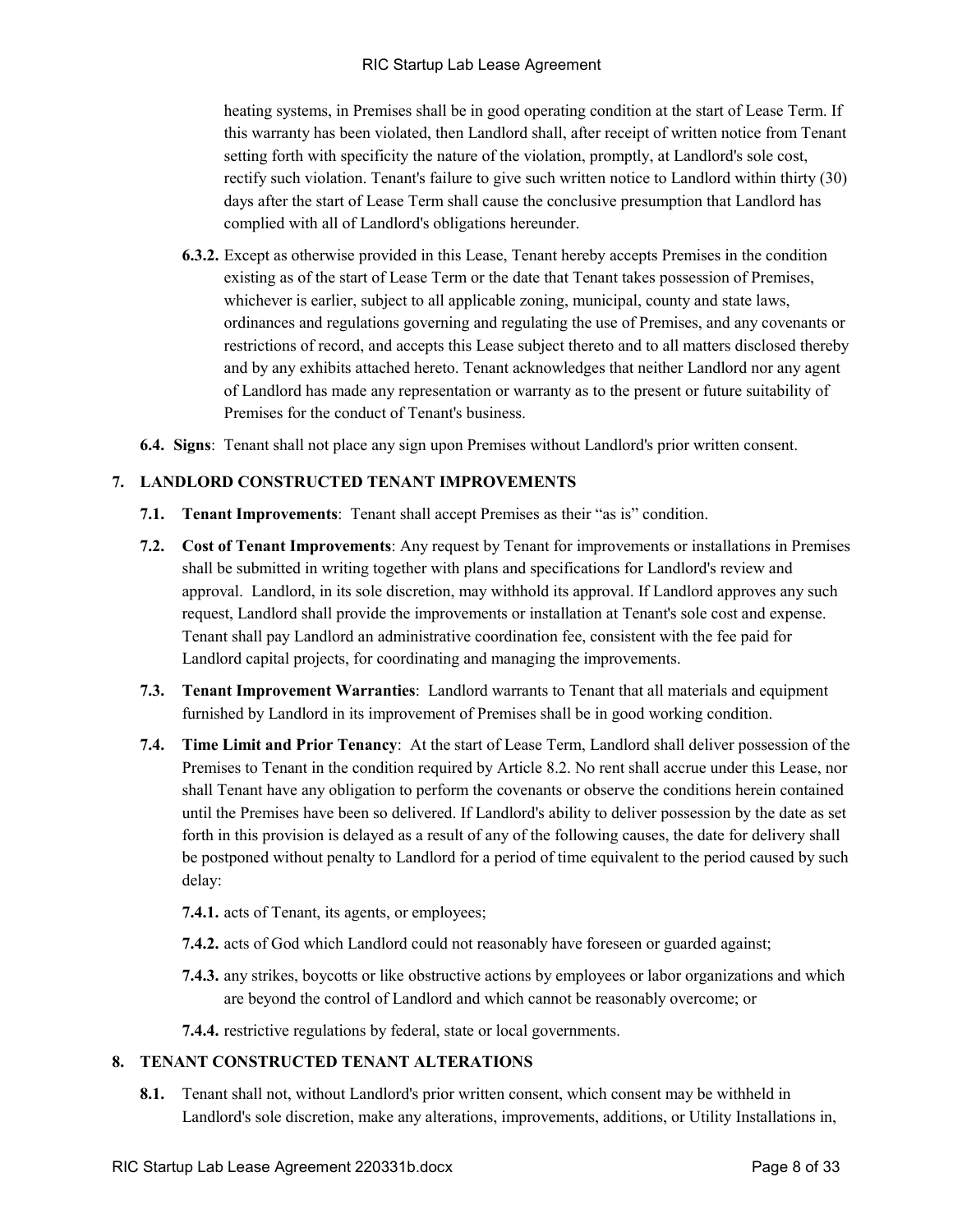on or about Premises during the term of this Lease without Landlord's prior written consent. As used in this paragraph, the term "**Utility Installation**" shall mean carpeting, window coverings, air lines, power panels, electrical distribution systems, lighting fixtures, space heaters, air conditioning, plumbing, and fencing. Landlord may require that Tenant remove any or all of said alterations, improvements, additions or Utility Installations at the expiration of the Lease Term and restore Premises to their prior condition. Landlord may require Tenant to provide Landlord, at Tenant's sole cost and expense, a lien and completion bond in an amount equal to one and one-half times the estimated cost of such improvements, to insure Landlord against any liability for mechanics' and materialmen's liens and to insure completion of the work. Should Tenant make any alterations, improvements, additions, or Utility Installations without the prior approval of Landlord, Landlord may require that Tenant remove any or all the same.

- **8.2.** Any alterations, improvements, additions, or Utility Installations in, on, or about Premises that Tenant shall desire to make, and which requires the consent of the Landlord shall be presented to Landlord in written form, with proposed detailed plans, and any such approved alterations, improvements, additions, or installations shall be conducted by Landlord at Tenant's expense, including an administrative coordination fee to be paid by Tenant for any such work. If Landlord shall give its consent, the consent shall be deemed conditioned upon Tenant acquiring a permit to do so from appropriate governmental agencies, the furnishing of a copy thereof to Landlord prior to the commencement of the work and the compliance by Tenant with all conditions of said permit in a prompt and expeditious manner.
- **8.3.** Tenant shall pay, when due, all claims for labor or materials furnished or alleged to have been furnished to or for Tenant at or for use in Premises, which claims are or may be secured by any mechanics' or materialmen's liens against Premises or any interest therein. Tenant shall give Landlord not less than ten (10) days' notice prior to the commencement of any work in Premises, and Landlord shall have the right to post notices of non-responsibility in or on the Premises as provided by law. If Tenant shall, in good faith, contest the validity of any such lien, claim or demand, then Tenant shall, at its sole expense defend itself and Landlord against the same and shall pay and satisfy any such adverse judgment that may be rendered thereon before the enforcement thereof against the Landlord or Premises, upon the condition that if Landlord shall require, Tenant shall furnish to Landlord a surety bond satisfactory to Landlord in an amount equal to such contested lien claim or demand indemnifying Landlord against liability for the same and holding Premises free from the effect of such lien or claim. In addition, Landlord may require Tenant to pay Landlord's attorneys' fees and costs in participating in such action if Landlord shall decide it is in its best interest to do so.
- **8.4.** Unless Landlord requires their removal, as set forth in this Lease, all alterations, improvements, additions, and Utility Installations (whether or not such Utility Installations constitute trade fixtures of Tenant), which may be made on Premises, shall become the property of Landlord and remain upon and be surrendered with Premises at the expiration of the term. Notwithstanding the provisions of this paragraph, Tenant's machinery, equipment, and other personal property, other than that which is affixed to Premises so that it cannot be removed without material damage to Premises, shall remain the property of Tenant and may be removed by Tenant subject to the provisions of this Lease.

#### **9. MAINTENANCE, REPAIRS AND EASEMENTS**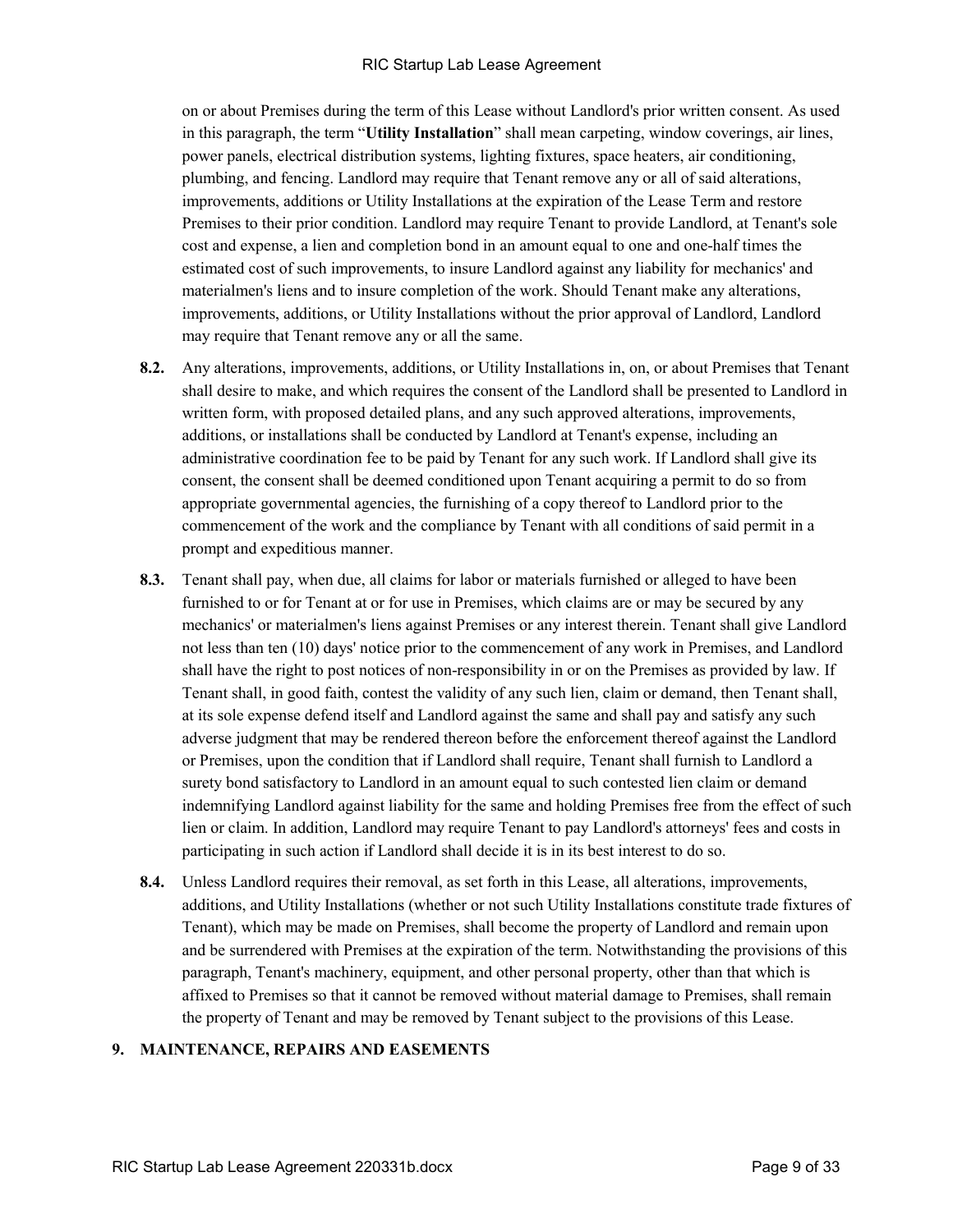- **9.1. Landlord and Tenant's Obligations**: The respective repair and maintenance responsibilities of Landlord and Tenant are set forth in **Exhibit D**, Summary of Repair and Maintenance Responsibilities, which by this reference is incorporated herein.
- **9.2. Surrender**: On the last day of the Lease Term hereof, or on any sooner termination, Tenant shall surrender Premises to Landlord in the same condition as when received, ordinary wear and tear excepted, and except where Landlord has given written permission to leave any alterations, clean and free of debris. Tenant shall repair any damage to Premises occasioned by the installation or removal of Tenant's trade fixtures, furnishings, and equipment.
- **9.3. Landlord's Rights**: If Tenant fails to perform Tenant's obligations under this paragraph, or under any other paragraph of this Lease, Landlord may at its option (but shall not be required to) enter upon Premises after ten (10) days' prior written notice to Tenant (except in the case of an emergency, in which case no notice shall be required), perform such obligations on Tenant's behalf and put the same in good order, condition and repair, and the cost thereof together with interest thereon at the maximum rate then allowable by law shall become due and payable as additional rental to Landlord together with Tenant's next rental installment.
- **9.4. Landlord's Access**: Landlord and Landlord's agents shall have the right to enter Premises at reasonable times for the purpose of inspecting Premises, or making repairs, alterations, improvements, or additions to Premises or to Building as Landlord may deem necessary or desirable. Landlord and Landlord's agents shall provide Tenant with one (1) calendar day notice prior to entry of Premises for the purpose of showing the same to prospective tenants, purchasers, lenders, or lessees. Any entry by Landlord and Landlord's agents shall not impair Tenant's operations more than reasonably necessary and shall comply with Tenant's reasonable security measures.
- **9.5. Easement**: Landlord reserves to itself the right, from time to time, to grant such easements, rights and dedications that Landlord deems necessary or desirable, and to cause the recordation of Parcel Maps and restrictions, so long as such easements, rights, dedications, Maps and restrictions do not unreasonably interfere with the use of Premises by Tenant. Tenant shall sign any of the aforementioned documents upon request of Landlord and failure to do so shall constitute a material breach of this Lease.

# **10. INDEMNIFICATION**

- **10.1. Landlord's Obligation**: Landlord shall indemnify, defend and hold harmless Tenant, its officers, partners, agents, and employees from and against any claims, damages, costs, expenses, or liabilities (collectively "**Claims**") arising out of or in any way connected with this Lease including, without limitation, Claims for loss or damage to any property, or for death or injury to any person or persons, but only in proportion to and to the extent that such Claims arise from the negligent or wrongful acts or omissions of Landlord, its officers, agents, or employees.
- **10.2. Tenant's Obligation**: Tenant shall indemnify, defend and hold harmless Landlord, its officers, agents, and employees from and against any Claims arising out of or in any way connected with this Lease including, without limitation, Claims for loss or damage to any property or for death or injury to any person or persons, but only in proportion to and to the extent that such Claims arise from the negligent or wrongful acts or omissions of Tenant, its officers, partners, agents, or employees.

# **11. INSURANCE**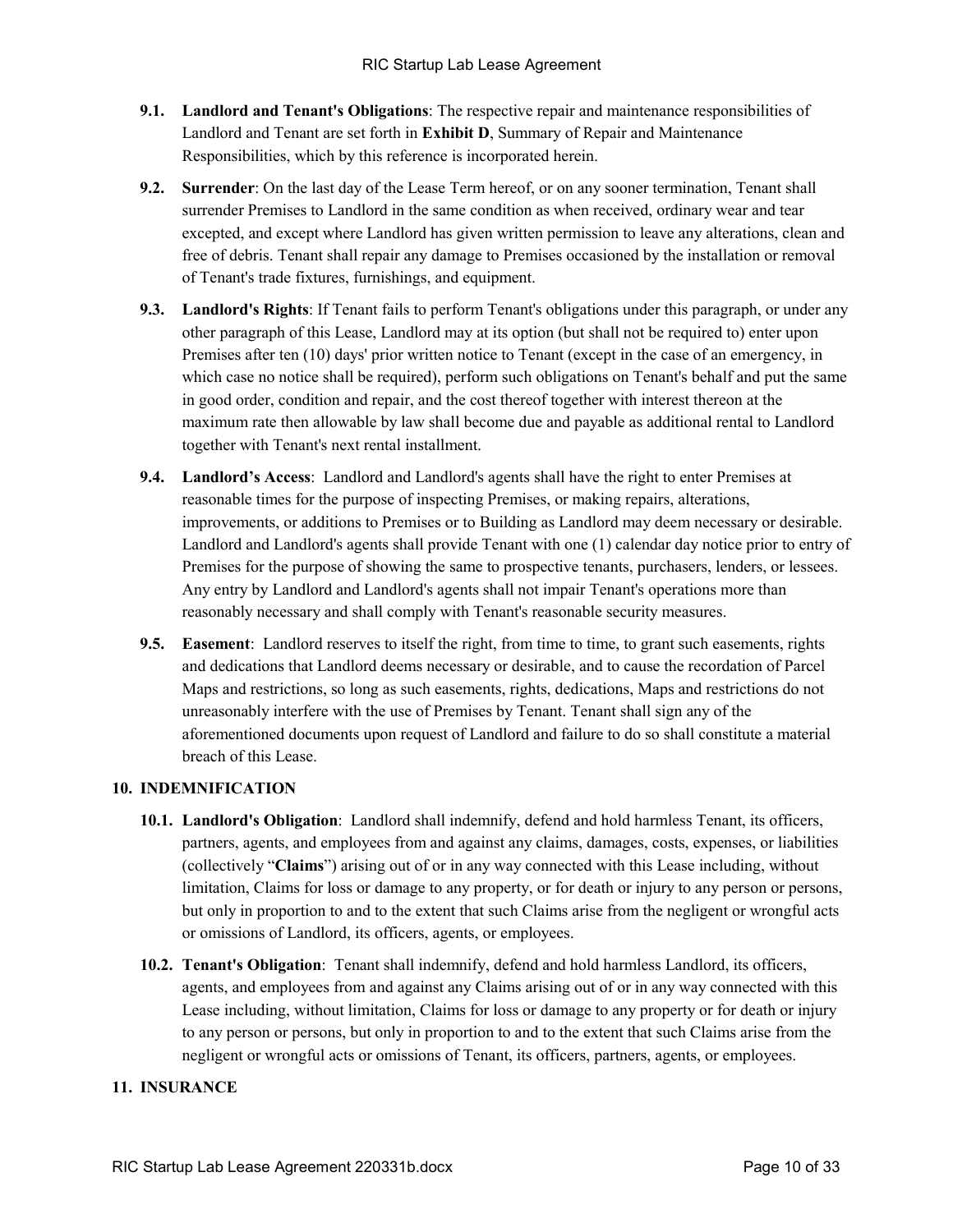- **11.1. Landlord's Insurance**: Landlord, at its sole cost and expense, shall insure its activities in connection with this Lease and obtain, keep in force, and maintain insurance as follows:
	- **11.1.1.** General Liability Self-Insurance Program (contractual liability included) with minimum limits as follows:

| Each Occurrence:                         | \$1,000,000 |
|------------------------------------------|-------------|
| Products/Completed Operations Aggregate: | N/A         |
| Personal and Advertising Injury:         | \$1,000,000 |
| General Aggregate:                       | \$2,000,000 |

- **11.1.2.** Property, Fire and Extended Coverage Self-Insurance Program in an amount equal to one hundred percent (100%) of the full replacement value of Building (excluding land and the footings, foundations, and installations below the basement level) and the costs of demolition and debris removal.
- **11.1.3.** Business Automobile Liability Self-Insurance Program for owned, non-owned, or hired automobiles with a combined single limit of not less than one million dollars (\$1,000,000) per occurrence.
- **11.1.4.** Workers' Compensation as required by California law.
- **11.1.5.** The coverages referred above under General Liability and Business Automobile shall include Tenant as an additional insured. Such a provision shall apply only in proportion to and to the extent of the negligent acts or omissions of Landlord, its officers, agents, and employees. Landlord, upon the execution of this Lease, shall furnish Tenant with certificates of insurance evidencing compliance with all requirements. Certificates shall provide for thirty (30) days advance written notice to Tenant of any material modification, change or cancellation of any of the above insurance coverages.
- **11.1.6.** The coverages required herein shall not limit the liability of Landlord.
- **11.2. Tenant's Insurance**: Landlord, at its sole cost and expense, shall insure its activities in connection with this Lease and obtain, keep in force, and maintain insurance as follows:
	- **11.2.1.** General Liability Self-Insurance Program (contractual liability included) with minimum limits as follows:

| $\bullet$ | Each Occurrence:                         | \$1,000,000 |
|-----------|------------------------------------------|-------------|
| $\bullet$ | Products/Completed Operations Aggregate: | N/A         |
|           | • Personal and Advertising Injury:       | \$1,000,000 |
|           | • General Aggregate:                     | \$2,000,000 |

If the above insurance is written on a claims-made form, it shall continue for three (3) years following termination of this Lease. The insurance shall have a retroactive date of placement prior to or coinciding with the start of the Lease Term.

- **11.2.2.** Property, Fire and Extended Coverage Insurance in an amount sufficient to reimburse Tenant for all its equipment, trade fixtures, inventory, fixtures, and other personal property located on or in the Premises including leasehold improvements hereinafter constructed or installed.
- **11.2.3.** Business Automobile Liability Self-Insurance Program for owned, non-owned, or hired automobiles with a combined single limit of not less than one million dollars (\$1,000,000) per occurrence.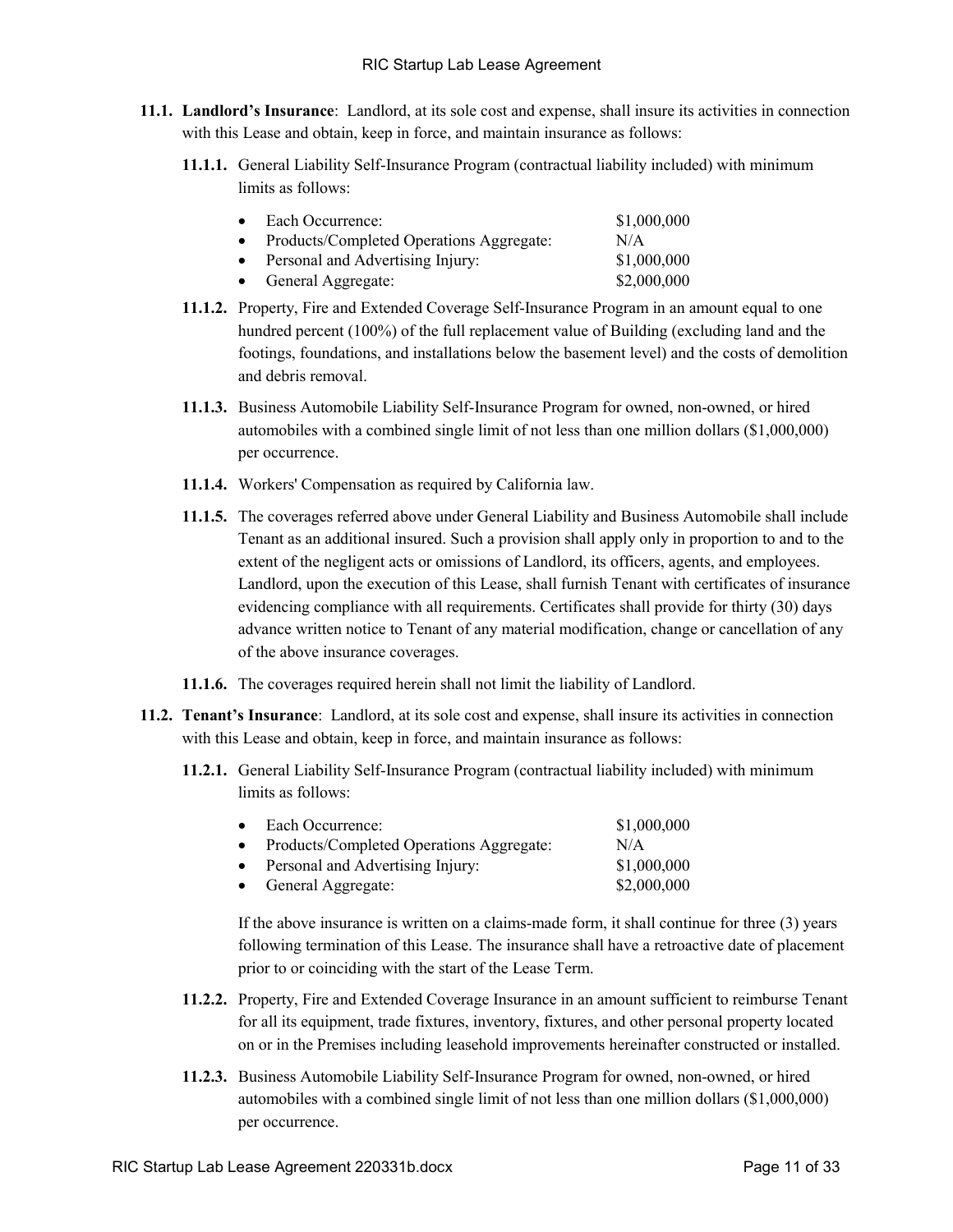- **11.2.4.** Workers' Compensation as required by California law.
- **11.2.5.** Such other insurance in such amounts which from time to time may be reasonably required by the mutual consent of Tenant and Landlord against other insurable risks relating to performance.
- **11.2.6.** The coverages referred above under General Liability and Business Automobile shall include THE REGENTS OF THE UNIVERSITY OF CALIFORNIA as an additional insured. Such a provision shall apply only in proportion to and to the extent of the negligent acts or omissions of Tenant, its officers, partners, agents, and employees. Tenant, upon the execution of this Lease, shall furnish Landlord with certificates of insurance evidencing compliance with all requirements. Certificates shall provide for thirty (30) days (ten (10) days for non-payment of premium) advance written notice to Landlord of any material modification, change or cancellation of any of the above insurance coverages.
- **11.2.7.** The coverages required herein shall not limit the liability of Tenant
- **11.3. Waivers of Subrogation**: Notwithstanding the provisions of the Indemnification Article of this Lease, Tenant hereby waives any right of recovery against Landlord due to loss of or damage to the property of Tenant when such loss of or damage to property arises out of the acts of God or any of the property perils included in the classification of fire, extended perils ("all risk" as such term is used in the insurance industry) whether or not such perils have been insured, self-insured or non-insured.
- **11.4. Exemption of Landlord from Liability**: Tenant hereby agrees that Landlord shall not be liable for injury to Tenant's business or any loss of income therefrom or for damage to the goods, wares, merchandise or other property of Tenant, Tenant's employees, invitees, customers, or any other person in or about Premises, nor shall Landlord be liable for injury to the person of Tenant, Tenant's employees, agents or contractors, as a result of any condition of Premises or Building, whether such damage or injury is caused by or results from fire, steam, electricity, gas, water or rain, or from the breakage, leakage, obstruction or other defects of pipes, sprinklers, wires, appliances, plumbing, air conditioning or lighting fixtures, or from any other cause in or about Premises, whether the said damage or injury results from conditions arising in Premises or in other portions of Building, or from other sources or places and regardless of whether the cause of such damage or injury or the means of repairing the same is inaccessible to Tenant. Landlord shall not be liable for any damages arising from any act or neglect of any other tenant, if any, of Building.

# **12. DAMAGE OR DESTRUCTION**

# **12.1. Definitions**:

- **12.1.1.** "**Premises Partial Damage**" shall herein mean damage or destruction, when and as determined by Landlord, to Premises to the extent that the cost of repair is less than 10% of the then replacement cost of Premises.
- **12.1.2.** "**Building Partial Damage**" shall herein mean damage or destruction to Building to the extent that the cost of repair is less than 10% of the then replacement cost of such Building as a whole.
- **12.1.3.** "**Premises Total Destruction**" shall herein mean damage or destruction, when and as determined by Landlord, to Premises to the extent that the cost of repair is 10% or more of the then replacement cost of Premises.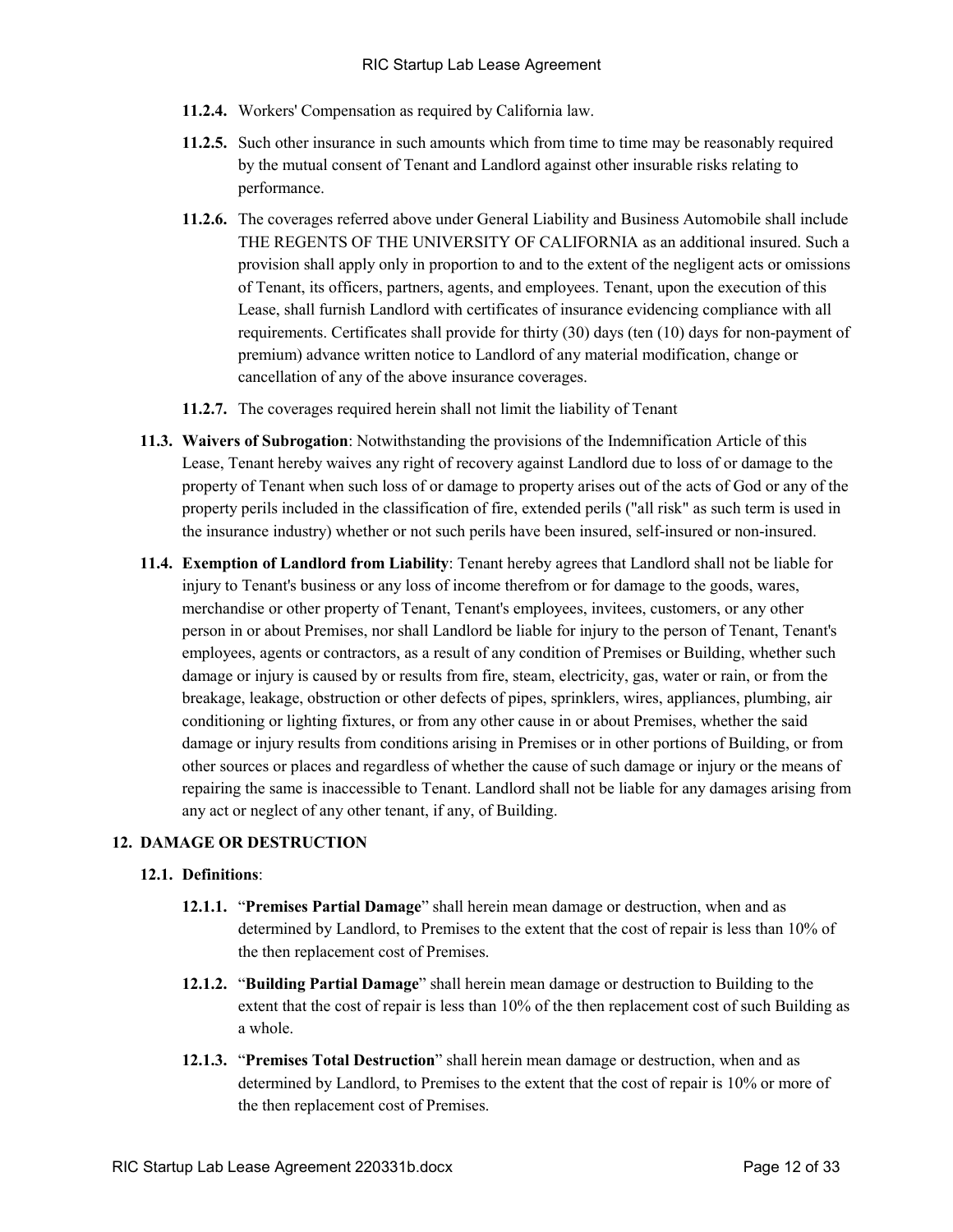- **12.1.4.** "**Building Total Destruction**" shall herein mean damage or destruction to Building to the extent that the cost of repair is 10% or more of the then replacement cost of such Building.
- **12.1.5.** "**Insured Loss**" shall herein mean damage or destruction which was caused by an event required to be covered by the insurance described above in the Insurance section of this Lease.
- **12.2. Partial Damage--Insured Loss**: Subject to the provisions of Paragraphs 12.4, 12.5 and 12.6, if at any time during the term of this Lease there is damage which is an Insured Loss and which falls into the classification of Premises Partial Damage or Building Partial Damage, then Landlord shall, at Landlord's expense, repair such damage, but not Tenant's fixtures, equipment or tenant improvements unless the same have become a part of the Premises pursuant to Section 8 hereof, as soon as reasonably possible, and this Lease shall continue in full force and effect.
- **12.3. Partial Damage--Uninsured Loss**: Subject to the provisions of Paragraphs 12.4, 12.5 and 12.6, if at any time during the term of this Lease there is damage which is not an Insured Loss and which falls within the classification of Premises Partial Damage or Building Partial Damage, unless caused by a negligent or willful act of Tenant (in which event Landlord shall make the repairs at Tenant's expense), Landlord may at Landlord's option either (i) repair such damage as soon as reasonably possible at Landlord's expense in which event this Lease shall continue in full force and effect, or (ii) give written notice to Tenant within thirty (30) days after the date of the occurrence of such damage of Landlord's intention to cancel and terminate this Lease, as of the date of the occurrence of such damage. In the event Landlord elects to give such notice of Landlord's intention to cancel and terminate this Lease, Tenant shall have the right within ten (10) days after the receipt of such notice to give written notice to Landlord of Tenant's intention to repair such damage at Tenant's expense, without reimbursement from Landlord, in which event this Lease shall continue in full force and effect, and Tenant shall proceed to make such repairs as soon as reasonably possible. If Tenant does not give such notice within such ten (10) day period this Lease shall be canceled and terminated as of the date of the occurrence of such damage.
- **12.4. Total Destruction**: If at any time during the term of this Lease there is damage, whether or not an Insured Loss, (including destruction required by any authorized public authority), which falls into the classification of Premises Total Destruction or Building Total Destruction, this Lease shall automatically terminate as of the date of such total destruction.

# **12.5. Abatement of Rent; Tenant's Remedies**

- **12.5.1.** In the event of damage described in Paragraphs 12.2 or 12.3, and Landlord or Tenant repairs or restores the Premises pursuant to the provisions of this paragraph, the rent payable hereunder for the period during which such damage, repair or restoration continues shall be abated in proportion to the degree to which Tenant's use of Premises is impaired. Except for abatement of rent, if any, Tenant shall have no claim against Landlord to any damage suffered by reason of any such damage, destruction, repair, or restoration.
- **12.5.2.** If Landlord shall be obligated to repair or restore Premises under the provisions of this paragraph and shall not commence such repair or restoration within ninety (90) days after such obligations shall accrue, Tenant may at Tenant's option cancel and terminate this Lease by giving Landlord written notice of Tenant's election to do so at any time prior to the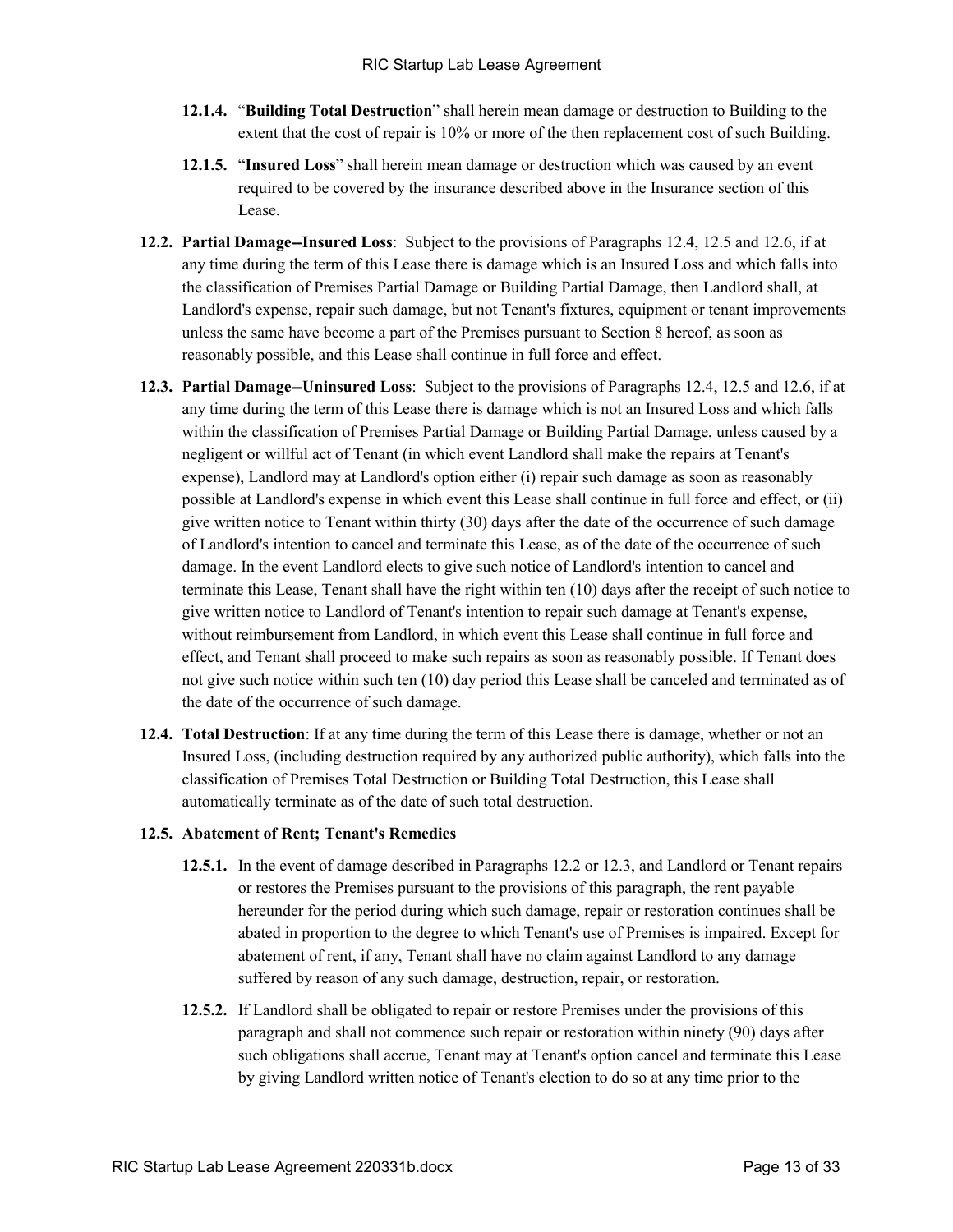commencement of such repair or restoration. In such event this Lease shall terminate as of the date of such notice.

- **12.6. Termination--Advance Payments**: Upon termination of this Lease pursuant to this paragraph, an equitable adjustment shall be made concerning advance rent and any advance payments made by Tenant to Landlord. Landlord shall, in addition, return to Tenant so much of Tenant's security deposit as has not theretofore been applied by Landlord.
- **12.7. Waiver**: Tenant waives the provisions of any statutes which relate to termination of leases when leased property is destroyed and agree that such event shall be governed by the terms of this Lease.

### **13. ASSIGNMENT AND SUBLETTING**

- **13.1. Subletting**: Tenant may not sublet Premises.
- **13.2. Landlord's Consent Required**: Tenant shall not voluntarily or by operation of law assign, transfer, mortgage, or otherwise transfer or encumber all or any part of Tenant's interest in this Lease or in Premises, without Landlord's prior written consent, which consent may be withheld in Landlord's sole discretion. Landlord shall respond to Tenant's request for consent hereunder in a timely manner and any attempted assignment, transfer, mortgage, encumbrance without such consent shall be void, and shall constitute a breach of this Lease.
- **13.3. No Release of Tenant**: Regardless of Landlord's consent, no assignment shall release Tenant of Tenant's obligation or alter the primary liability of Tenant to pay the rent and to perform all other obligations to be performed by Tenant hereunder. The acceptance of rent by Landlord from any other person shall not be deemed to be a waiver by Landlord of any provision hereof. Consent to one assignment shall not be deemed consent to any subsequent assignment. In the event of default by any assignee of Tenant or any successor of Tenant, in the performance of any of the terms hereof, Landlord may proceed directly against Tenant without the necessity of exhausting remedies against said assignee. Landlord may consent to subsequent assignments of this Lease or amendments or modifications to this Lease with assignees of Tenant, without notifying Tenant, or any successor of Tenant, and without obtaining its or their consent thereto and such action shall not relieve Tenant of liability under this Lease.
- **13.4. Excess of Consideration**: If the value of the consideration to be received by Tenant for such assignment (after deducting leasing commissions, rental paid during any period in which Premises were vacant, the unamortized part of Tenant's contribution to tenant improvements, if any, and any other reasonable out-of-pocket expenses of Tenant incurred in connection with such subleasing or assignment of Premises) will exceed the sum of the Monthly Rent and the additional rent, or prorated portion thereof as the case may be, Tenant shall pay to Landlord, as additional Monthly Rent, one hundred percent (100%) of the excess of the consideration paid in connection with or pursuant to the assignment, over the sum of the Monthly Rent and the additional Rent then due applicable to the assigned space.
- **13.5. Administrative Fees**: In the event Tenant shall assign Premises or request the consent of Landlord to any assignment or if Tenant shall request the consent of Landlord for any act Tenant proposes to do, then Tenant shall pay landlord's reasonable administrative fees (including attorneys' fee) incurred in connection therewith, such fees not to exceed \$750.00 for each such request.
- **13.6. Merger**: The voluntary or other surrender of this Lease by Tenant, or a mutual cancellation thereof, or a termination by Landlord, shall not work a merger, and shall, at the option of Landlord, terminate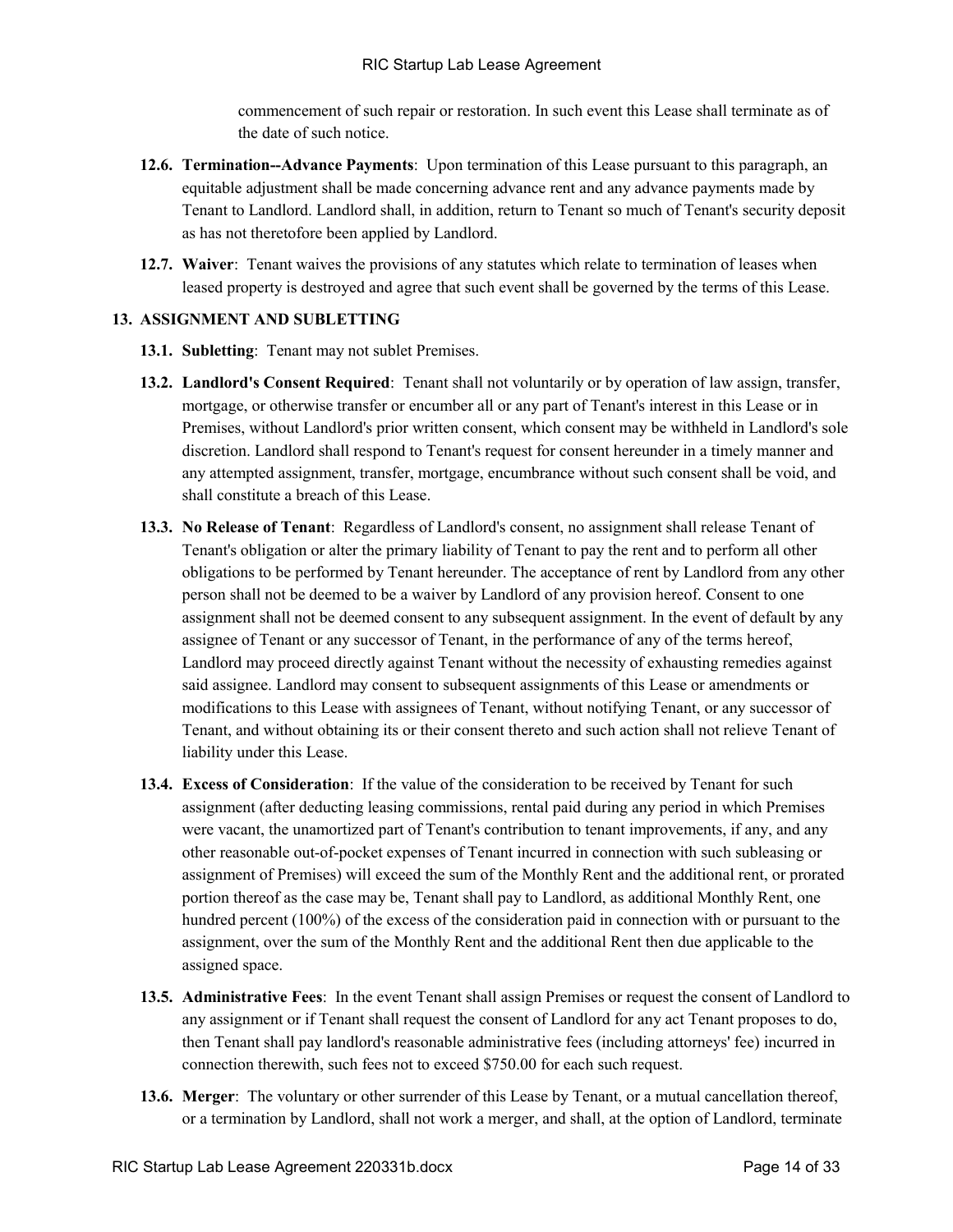all or any existing subtenancies or may, at the option of Landlord, operate as an assignment to Landlord of any or all of such subtenancies.

#### **14. DEFAULTS AND REMEDIES**

- **14.1. Defaults by Tenant**: The occurrence of any one or more of the following events shall constitute a material default and breach of this Lease by Tenant:
	- **14.1.1.** The vacating or abandonment of Premises by Tenant.
	- **14.1.2.** The failure by Tenant to make any payment of rent or any other payment required to be made by Tenant hereunder, as and when due, where such failure shall continue for a period of three (3) days after written notice thereof from Landlord to Tenant. In the event that Landlord serves Tenant with a Notice to Pay Rent or Quit pursuant to applicable Unlawful Detainer statutes such Notice to Pay Rent or Quit shall also constitute the notice required by this subparagraph.
	- **14.1.3.** The failure by Tenant to observe or perform any of the covenants, conditions or provisions of this Lease to be observed or performed by Tenant, other than described the subparagraph above, where such failure shall continue for a period of thirty (30) days after written notice thereof from Landlord to Tenant; provided, however, that if the nature of Tenant's default is such that more than thirty (30) days are reasonably required for its cure, then Tenant shall not be deemed to be in default if Tenant commenced such cure within said 30-day period and thereafter diligently prosecutes such cure to completion.
	- **14.1.4.** The making by Tenant of (i) any general arrangement or assignment for the benefit of creditors; (ii) Tenant becomes a "debtor" as defined in 11 U.S.C. 101 or any successor statute thereto (unless, in the case of a petition filed against Tenant, the same is dismissed within sixty (60) days); (iii) the appointment of a trustee or receiver to take possession of substantially all of Tenant's assets located at Premises or of Tenant's interest in this Lease, where possession is not restored to Tenant within thirty (30) days; or (iv) the attachment, execution or other judicial seizure of substantially all of Tenant's assets located at Premises or of Tenant's interest in this Lease, where such seizure is not discharged within thirty (30) days. Provided, however, in the event that any provision of this paragraph is contrary to any applicable law, such provision shall be of no force or effect.
	- **14.1.5.** The discovery by Landlord of any material false financial statement given to Landlord by Tenant, any assignee of Tenant, any successor in interest of Tenant, or any guarantor of Tenant's obligation hereunder.
- **14.2. Remedies**: In the event of any such material default or breach by Tenant, Landlord may at any time thereafter, with or without notice or demand and without limiting Landlord in the exercise of any right or remedy which Landlord may have by reason of such default or breach do the following:
	- **14.2.1.** Terminate Tenant's right to possession of Premises by any lawful means, in which case this Lease shall terminate, and Tenant shall immediately surrender possession of Premises to Landlord. In such event Landlord shall be entitled to recover from Tenant all damages incurred by Landlord by reason of Tenant's default including, but not limited to, the cost of recovering possession of Premises; expenses of reletting, including necessary renovation and alteration of Premises, and reasonable attorneys' fees; the worth at the time of award by the court having jurisdiction thereof of the amount by which the unpaid rent for the balance of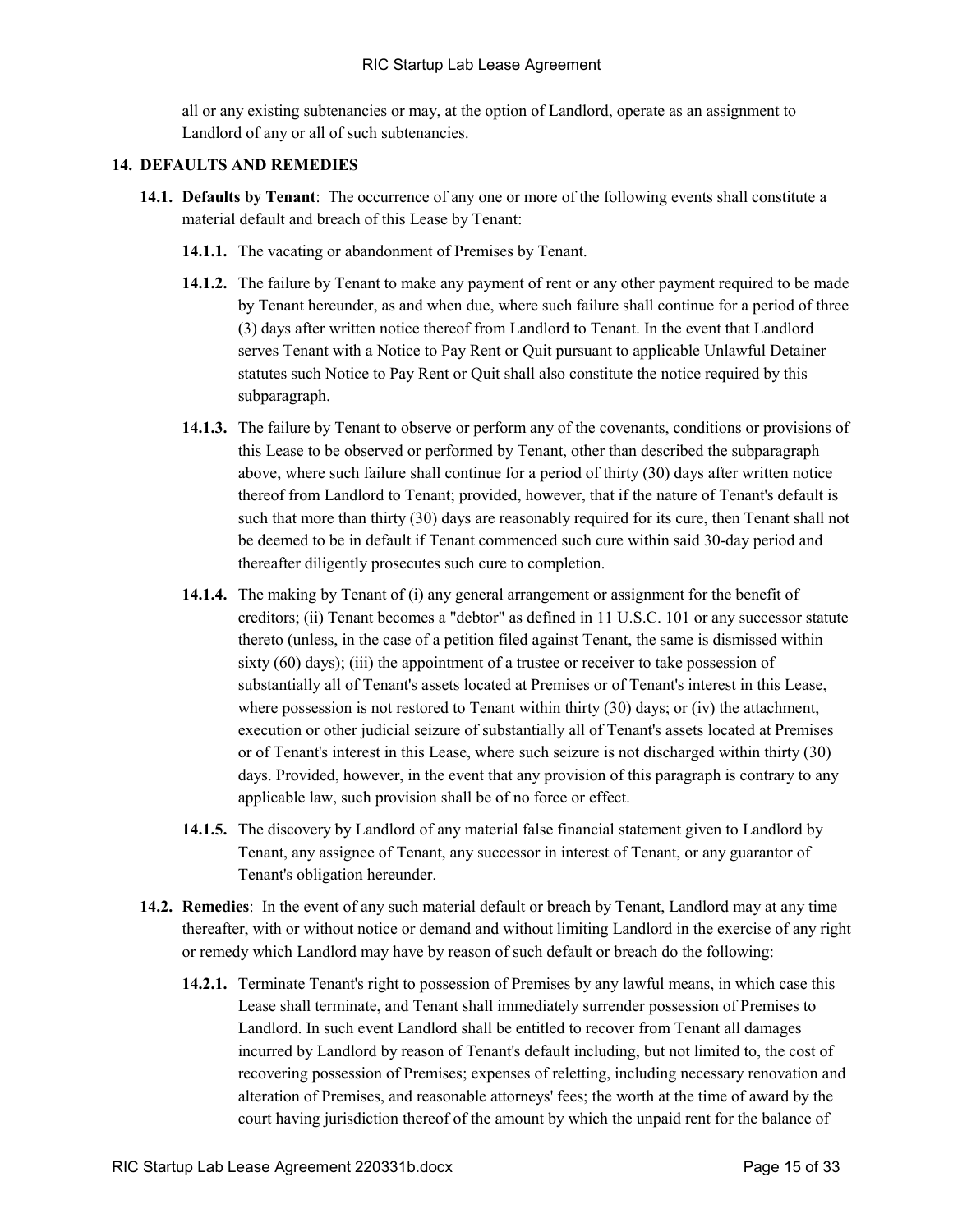the term after the time of such award exceeds the amount of such rental loss for the same period that Tenant proves could be reasonably avoided;

- **14.2.2.** Maintain Tenant's right to possession in which case this Lease shall continue in effect whether or not Tenant shall have abandoned the Premises. In such event Landlord shall be entitled to enforce all of Landlord's rights and remedies under this Lease, including the right to recover the rent as it becomes due hereunder;
- **14.2.3.** Pursue any other remedy now or hereafter available to Landlord under the laws or judicial decisions of the state wherein Premises are located. Unpaid installments of rent and other unpaid monetary obligations of Tenant under the terms of this Lease shall bear interest from the date due at the maximum rate then allowable by law.
- **14.3. Default by Landlord**: Landlord shall not be in default unless Landlord fails to perform obligations required of Landlord within a reasonable time, but in no event later than thirty (30) days after written notice by Tenant to Landlord and to the holder of any first mortgage or deed of trust covering Premises whose name and address shall have theretofore been furnished to Tenant in writing, specifying wherein Landlord has failed to perform such obligation; provided, however, that if the nature of Landlord's obligation is such that more than thirty (30) days are required for performance then Landlord shall not be in default if Landlord commences performance within such 30-day period and thereafter diligently prosecutes the same to completion.
- **14.4. Late Charges**: Tenant hereby acknowledges that late payment by Tenant to Landlord of rent and other sums due hereunder will cause Landlord to incur costs not contemplated by this Lease, the exact amount of which will be extremely difficult to ascertain. Such costs include, but are not limited to, processing and accounting charges, and late charges which may be imposed on Landlord by the terms of any mortgage or trust deed covering Premises. Accordingly, if any installment of rent or any other sum due from Tenant shall not be received by Landlord or Landlord's designee within ten (10) days after such amount shall be due, then, without any requirement for notice to Tenant, Tenant shall pay to Landlord a late charge equal to five (5%) of such overdue amount. The parties hereby agree that such late charge represents a fair and reasonable estimate of the costs Landlord will incur by reason of late payment by Tenant. Acceptance of such late charge by Landlord shall in no event constitute a waiver of Tenant's default with respect to such overdue amount, nor prevent Landlord from exercising any of the other rights and remedies granted hereunder. If a late charge is payable hereunder, whether or not collected, for three (3) consecutive installments of rent, then rent shall automatically become due and payable quarterly in advance, rather than monthly, notwithstanding paragraph 4 or any other provision of this Lease to the contrary.
- **14.5. Impounds**: If a late charge is payable hereunder, whether or not collected, for three (3) installments of rent or any other monetary obligation of Tenant under the terms of this Lease, Tenant shall pay to Landlord, if Landlord shall so request, in addition to any other payments required under this Lease, a monthly advance installment, payable at the same time as the monthly rent, as estimated by Landlord, for any expenses on the Premises which are payable by Tenant under the terms of this Lease. Such fund shall be established to insure payment when due, before delinquency, of any or all such obligations. If the amounts paid to Landlord by Tenant under the provisions of this paragraph are insufficient to discharge the obligations of Tenant to pay such expenses as the same become due, Tenant shall pay to Landlord, upon Landlord's demand, such additional sums necessary to pay such obligations. All the moneys paid to Landlord under this paragraph may be intermingled with other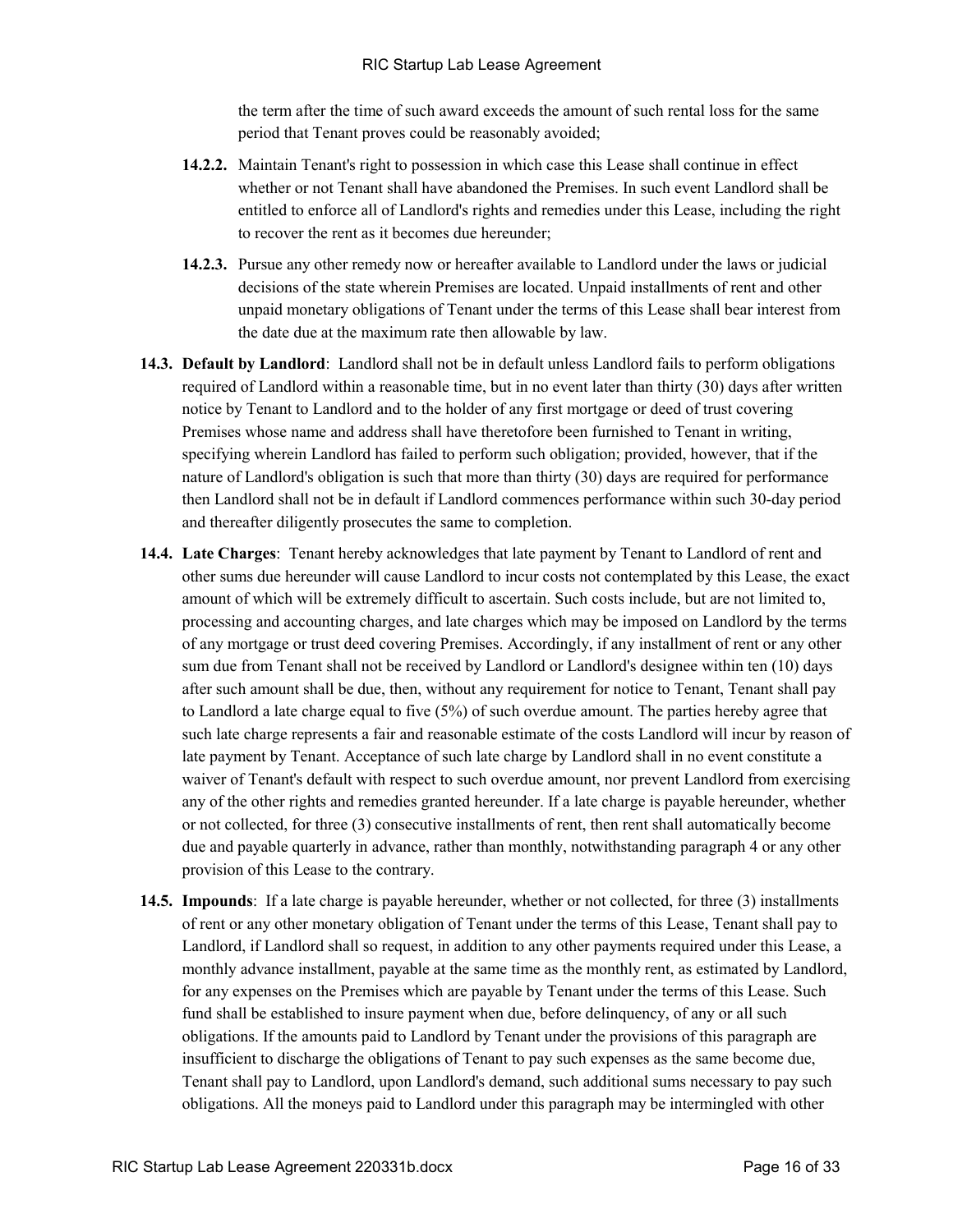moneys of Landlord and shall not bear interest. In the event of a default in the obligations of Tenant to perform under this Lease, then any balance remaining from funds paid to Landlord under the provisions of this paragraph, at the option of Landlord, in lieu of being applied to the payment of such expenses, may be applied to the payment of any monetary default of Tenant.

### **15. CONDEMNATION**

If Premises or any portion thereof are taken under the power of eminent domain or sold under the threat of the exercise of said power (all of which are herein called "condemnation"), this Lease shall terminate as to the part so taken as of the date the condemning authority takes title or possession, whichever first occurs. If more than 10% of the floor area of Premises, or more than 25% of the area of the Building, is taken by condemnation, Tenant may, at Tenant's option, to be exercised in writing only within ten (10) days after Landlord shall have given Tenant written notice of such taking (or in the absence of such notice, within ten (10) days after the condemning authority shall have taken possession) terminate this Lease as of the date the condemning authority takes such possession. If Tenant does not terminate this Lease in accordance with the foregoing, this Lease shall remain in full force and effect as to the portion of Premises remaining, except that the rent shall be reduced in the proportion that the floor area taken bears to the total floor area of Premises. Any award for the taking of all or any part of Premises under the power of eminent domain or any payment made under threat of the exercise of such power shall be the property of Landlord, whether such award shall be made as compensation for diminution in value of the leasehold or for the taking of the fee, or as severance damages; provided, however, that Tenant shall be entitled to any award for loss of or damage to Tenant's trade fixtures and removable personal property. If this Lease is not terminated by reason of such condemnation, Landlord shall to the extent of severance damages received by Landlord in connection with such condemnation, repair any damage to the Premises caused by such condemnation except to the extent that Tenant has been reimbursed therefor by the condemning authority. Tenant shall pay any amount in excess of such severance damages required to complete such repair.

# **16. ESTOPPEL CERTIFICATE**

- **16.1.** Tenant shall at any time upon not less than ten (10) days' prior written notice from Landlord execute, acknowledge and deliver to Landlord a statement written on Landlord's estoppel certificate form (i) certifying that this Lease is unmodified and in full force and effect (or, if modified, stating the nature of such modification and certifying that this Lease, as so modified, is in full force and effect) and the date to which the rent and other charges are paid in advance, if any, and (ii) acknowledging that there are not, to Tenant's knowledge, any uncured defaults on the part of Landlord hereunder, or specifying such defaults if any are claimed. Any such statement may be conclusively relied upon by any prospective purchaser or encumbrancer of the Premises.
- **16.2.** At Landlord's option, Tenant's failure to deliver such statement within such time shall be a material breach of this Lease or shall be conclusive upon Tenant (i) that this Lease is in full force and effect, without modification except as may be represented by Landlord, (ii) that there are no uncured defaults in Landlord's performance, and (iii) that not more than one (1) month's rent has been paid in advance, or such failure may be considered by Landlord as a default by Tenant under this Lease.
- **16.3.** If Landlord desires to finance, refinance, or sell Premises, or any part thereof, Tenant hereby agrees to deliver to any lender or purchaser designated by Landlord such financial statements of Tenant as may be reasonably required by such lender or purchaser. Such statements shall include the past three (3) years' financial statements of Tenant. All such financial statements shall be received by Landlord and such lender or purchaser in confidence and shall be used only for the purposes herein set forth.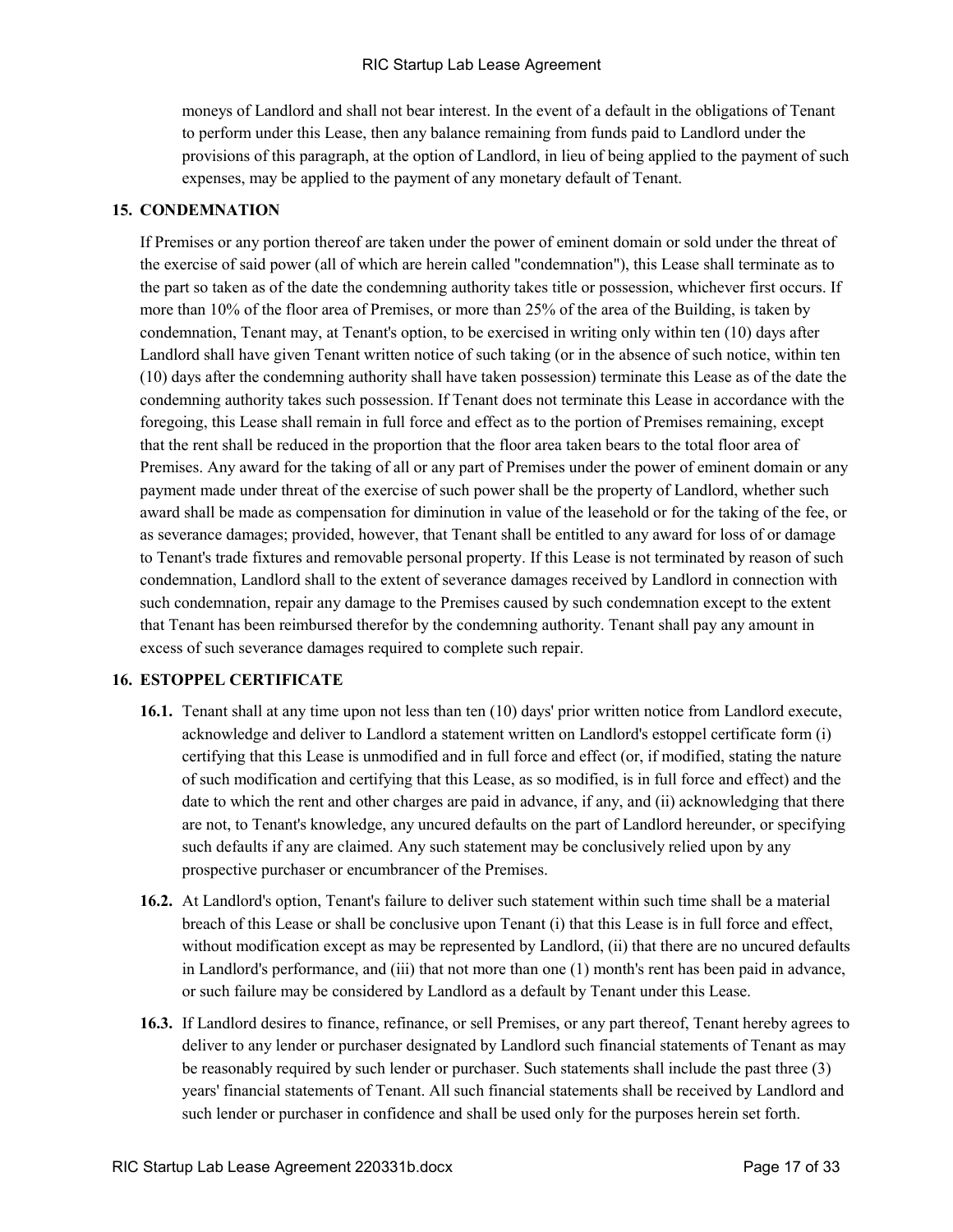# **17. SUBORDINATION**

- **17.1.** This Lease, at Landlord's option, shall be subordinate to any ground lease, mortgage, deed of trust, or any other hypothecation or security now or hereafter placed upon the real property of which Premises are a part and to all advances made on the security thereof and to all renewals, modifications, consolidations, replacements, and extensions thereof. Notwithstanding such subordination, Tenant's right to quiet possession of Premises shall not be disturbed if Tenant is not in default and so long as Tenant shall pay the rent and observe and perform all the provisions of this Lease, unless this Lease is otherwise terminated pursuant to its terms. If any mortgagee, trustee, or ground lessor shall elect to have this Lease prior to the lien of its mortgage, deed of trust or ground lease, and shall give written notice thereof to Tenant, this Lease shall be deemed prior to such mortgage, deed of trust, or ground lease, whether this Lease is dated prior or after the date of said mortgage, deed of trust, or ground lease, or the date of recording thereof.
- **17.2.** Tenant agrees to execute any documents required to effectuate an attornment, a subordination or to make this Lease prior to the lien of any mortgage, deed of trust or ground lease, as the case may be. Tenant's failure to execute such documents within ten (10) days after written demand shall constitute a material default by Tenant hereunder, or, at Landlord's option, Landlord shall execute such documents on behalf of Tenant as Tenant's attorney-in-fact. Tenant does hereby make, constitute, and irrevocably appoint Landlord as Tenant's attorney-in-fact and in Tenant's name, place and stead, to execute such documents in accordance with this paragraph.

#### **18. CALIFORNIA CIVIL CODE WAIVER**

Tenant waives the provisions of California Civil Code Sections 1932(2) and 1933(4) with respect to the destruction of Premises, California Civil Code Sections 1941 and 1942 with respect to Landlord's repair duties and Tenant's right to repair, California Civil Code Section 1950.7 with respect to the return of a security deposit, and California Code of Civil Procedure Section 1265.130, allowing either party to petition the Superior Court to terminate this Lease in the event of a partial taking of Premises by condemnation as herein defined, and any right of redemption or reinstatement of Tenant under any present or future case law or statutory provision (including California Code of Civil Procedure Sections 473 and 1179, California Civil Code Section 3275) in the event Tenant is dispossessed from Premises for any reason, and California Civil Code Section 1950.7 with respect to time periods during which any Security Deposit must be returned. This waiver applies to future statutes enacted in addition or in substitution of the statutes specified herein.

#### **19. FORCE MAJEURE**

If any event of Force Majeure, as defined herein, prevents a party from performing an obligation under this Lease or causes a delay in the performance of such obligation, such party shall be excused from such performance and such performance obligation shall be postponed for the duration of the Force Majeure event. "**Force Majeure**" shall mean any prevention, delay, or stoppage of a party's performance of its obligations under this Lease which arises as a result of:

**19.1.** Events beyond the reasonable control, prevention and foreseeability of the party affected by the delay, including, but not restricted to, strikes, curfews, insurrection, rebellion, riots, acts of God, pandemics, epidemics, quarantine restrictions, freight embargoes, inability to obtain labor or materials, temporary governmental order, restriction or delay (but only to the extent that any such delay is not attributable to the failure of the party whose performance is delayed to comply with requirements imposed by Applicable Laws) or other temporary governmental acts, war, invasion, enemy action, civil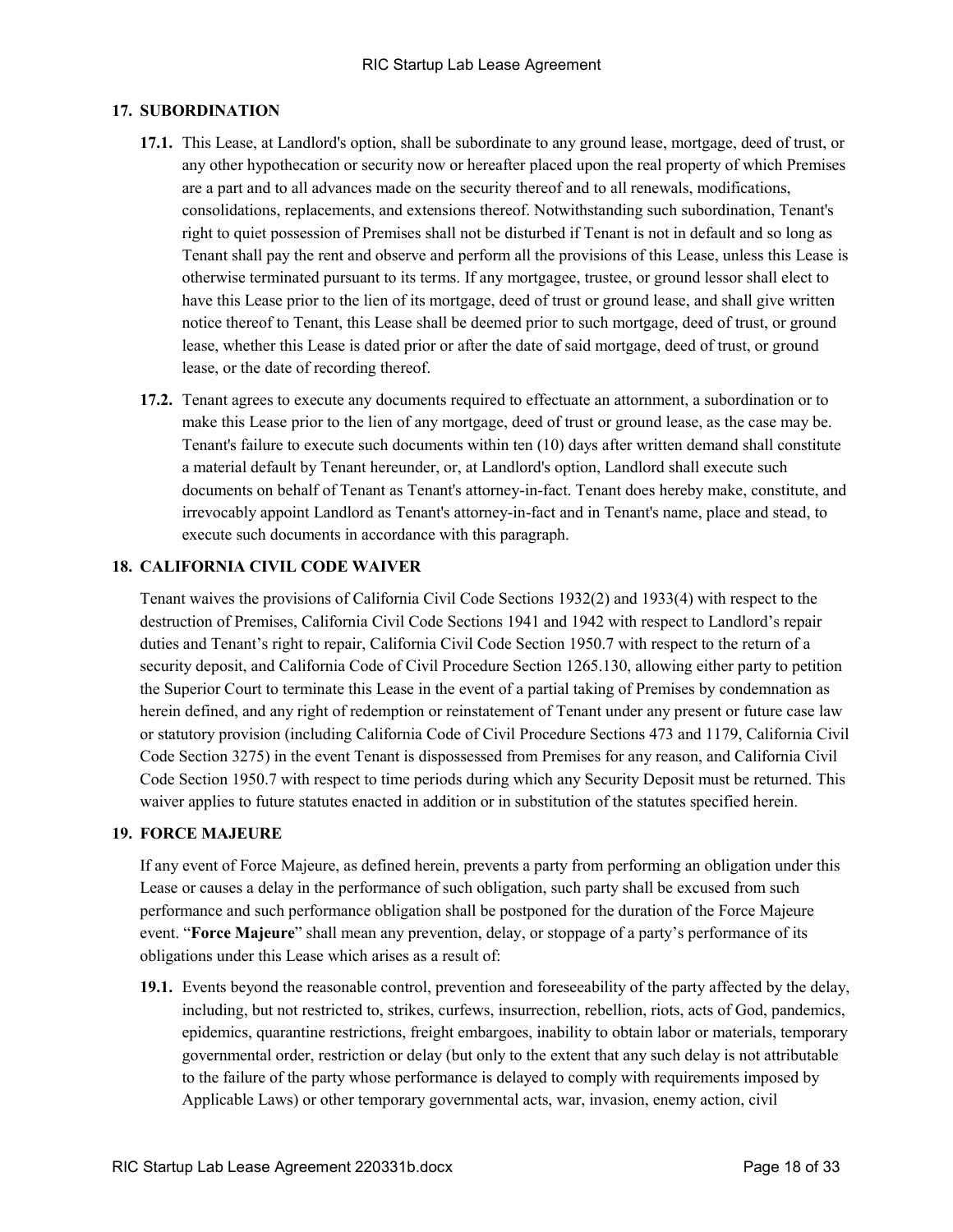commotion, explosion, fire, earthquakes, global pandemic/governmentally acknowledged state of emergency or other casualty, but (a) expressly excluding financial inability, and (b) expressly acknowledging that the actions of any party's employees, agents and invitees are to be deemed to be within the reasonable control, prevention and foreseeability of such party for the purposes of this definition;

- **19.2.** In the case of University, any condition that threatens the security or safety of persons or property within the Building or the Premises; or
- **19.3.** With respect to a claim of Force Majeure by (a) Tenant as the affected party, any default by University, which adversely affects Tenant's ability to perform, and (b) University as the affected party, any default by Tenant, which adversely affects University's ability to perform.

### **20. INCORPORATION OF PRIOR AGREEMENTS; AMENDMENTS**

This Lease contains all agreements of the parties with respect to any matter mentioned herein. No prior agreement or understanding pertaining to any such matter shall be effective. This Lease may be modified in writing only, signed by the parties in interest at the time of the modification. Except as otherwise stated in this Lease, Tenant hereby acknowledges that neither the Landlord or any employees or agents of the Landlord have made any oral or written warranties or representations to Tenant relative to the condition or use by Tenant of said Premises and Tenant acknowledges that Tenant assumes all responsibility regarding the Occupational Safety Health Act, the legal use and adaptability of Premises and the compliance thereof with all applicable laws and regulations in effect during the terms of the Lease except as otherwise specifically stated in this Lease.

# **21. BINDING EFFECT AND CHOICE OF LAW**

Subject to any provisions hereof restricting assignment by Tenant, this Lease and the covenants and conditions contained herein shall bind the parties and the respective heirs, successors, executors, administrators and assigns of all of the parties hereto. All the parties hereto shall be jointly and severally liable for the covenants contained herein. This Lease shall be governed by the laws of the state where Premises are located.

#### **22. ATTORNEYS' FEES**

If either party brings an action to enforce the terms hereof or declare rights hereunder, the prevailing party in any such action, on trial or appeal, shall be entitled to reasonable attorneys' fees to be paid by the losing party as fixed by the court.

#### **23. WAIVERS**

No waiver by Landlord of any provision hereof shall be deemed a waiver of any other provision hereof or of any subsequent breach by Tenant of the same or any other provision. Landlord's consent to, or approval of, any act shall not be deemed to render unnecessary the obtaining of Landlord's consent to or approval of any subsequent act by Tenant. The acceptance of rent hereunder by Landlord shall not be a waiver of any preceding breach by Tenant of any provision hereof, other than the failure of Tenant to pay the particular rent so accepted, regardless of Landlord's knowledge of such preceding breach at the time of acceptance of such rent.

# **24. NO PARTNERSHIP**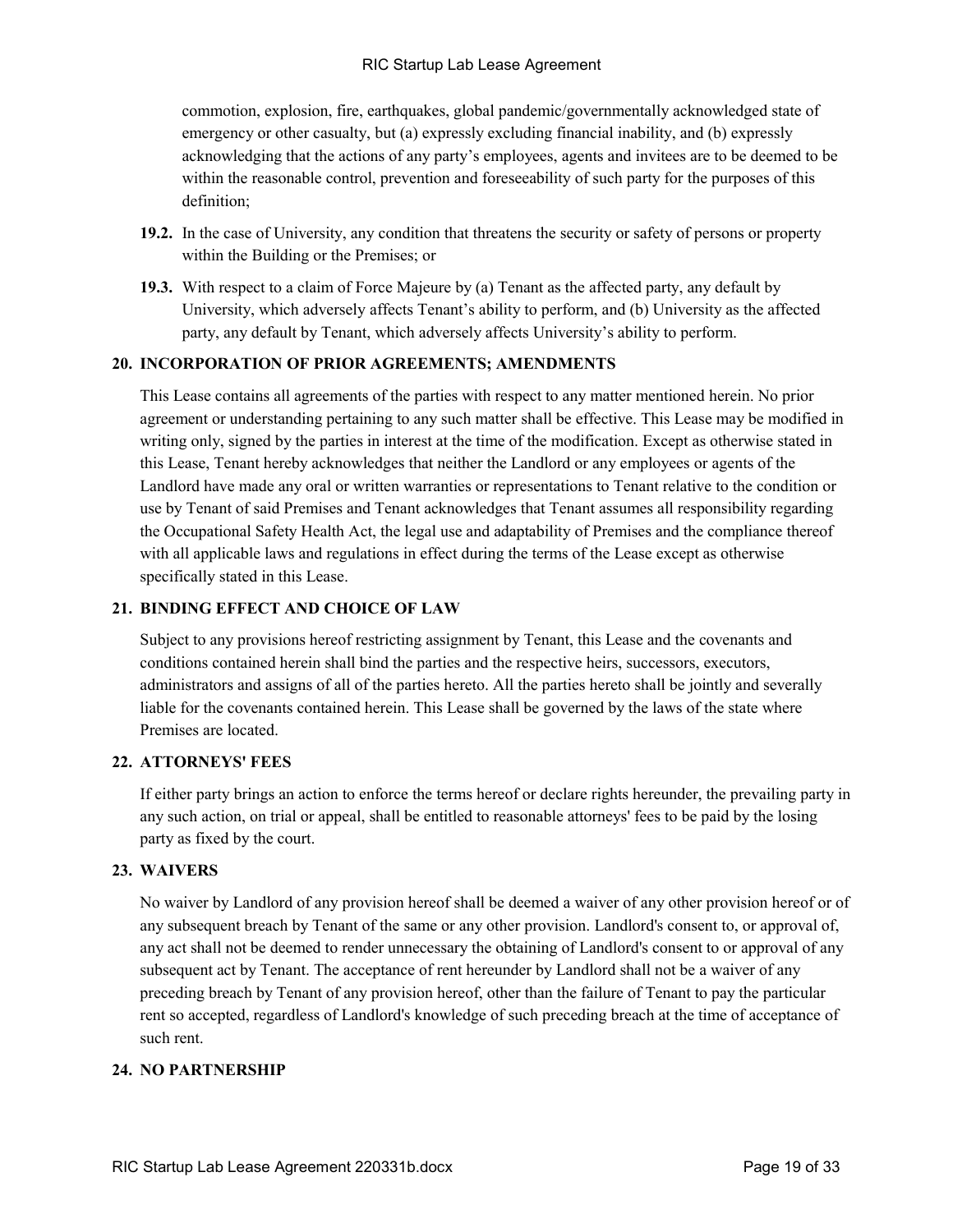Notwithstanding any other provision of this Lease, Landlord does not by this Lease, in any manner nor for any purpose, become a partner of, or enter into a joint venture with, Tenant in the conduct of its business or otherwise.

# **25. SEVERABILITY**

The invalidity of any provision of this Lease as determined by a court of competent jurisdiction, shall in no way affect the validity of any other provision hereof.

# **26. CUMULATIVE REMEDIES**

No remedy or election hereunder shall be deemed exclusive but shall, wherever possible, be cumulative with all other remedies at law or in equity.

#### **27. COVENANTS AND CONDITIONS**

Each provision of this Lease performable by Tenant shall be deemed both a covenant and a condition.

#### **28. CONFLICT**

Any conflict between the printed provisions of this Lease and the typewritten or handwritten provisions shall be controlled by the typewritten or handwritten provisions.

#### **29. TIME OF ESSENCE**

Time is of the essence.

#### **30. QUIET POSSESSION**

Upon Tenant paying the rent for Premises and observing and performing all the covenants, conditions and provisions on Tenant's part to be observed and performed hereunder, Tenant shall have quiet possession of Premises for the entire term hereof subject to all of the provisions of this Lease.

#### **31. FOREIGN ENTITIES**

Tenant represents and warrants to Landlord that the entity(s) or individual(s) constituting Tenant, or which may own or control Tenant, or which may be owned or controlled by Tenant, or which may be an affiliate of Tenant, are not a Foreign Source, as defined in Section 117 of the Higher Education Act (HEA) of 1965. If, at any time during the Lease Term, any such entity(s) or individual(s) shall be deemed to be a Foreign Source, Tenant shall promptly notify Landlord of such fact and shall provide all relevant information required to be reported by University under the HEA.

#### **32. OFAC Representation**

Tenant represents and warrants to Landlord, and agrees, that each individual executing this Lease on behalf of Tenant is authorized to do so on behalf of Tenant and that the entity(ies) or individual(s) constituting Tenant, or which may own or control Tenant, or which may be owned or controlled by Tenant, or any of Tenant's affiliates, or any of their respective partners, members, shareholders or other equity owners, and their respective employees, officers, directors, representatives or agents are not and at no time will be:

- **32.1.** In violation of any Applicable Laws relating to terrorism or money laundering; or
- **32.2.** Among the individuals or entities with whom U.S. persons or entities are restricted from doing business under regulations of the Office of Foreign Assets Control ("OFAC") of the Department of the Treasury (including those named on OFAC's Specially Designated Nationals and Blocked Persons List for the purpose of identifying suspected terrorists or on the most current list published by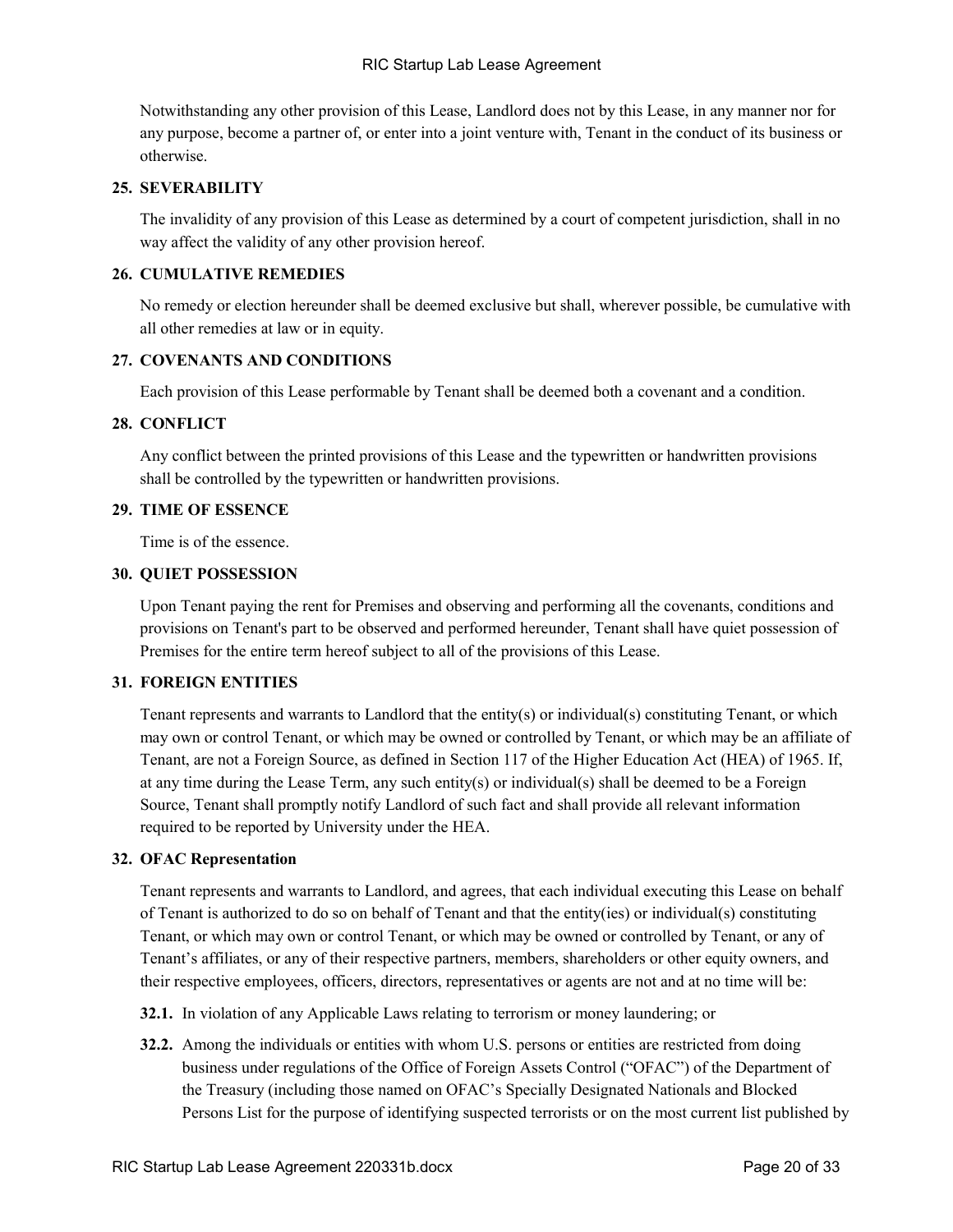the U.S. Treasury Department Office of Foreign Assets Control at its official website, http://www.treasury.gov/resource-center/sanctions/SDN-List/Pages/default.aspx or any replacement website or other replacement official publication of such list) or under any statute, executive order (including the September 24, 2001, Executive Order Blocking Property and Prohibiting Transactions with Persons Who Commit, Threaten to Commit, or Support Terrorism, known as Executive Order 13224) or other governmental action and Subtenant will not Transfer this Sublease to, contract with or otherwise engage in any dealings or transactions or be otherwise associated with such persons or entities.

# **33. AUTHORITY**

If Tenant is a corporation, trust, or general or limited partnership, each individual executing this Lease on behalf of such entity represents and warrants that he or she is duly authorized to execute and deliver this Lease on behalf of said entity. If Tenant is a corporation, trust or partnership, Tenant shall, within thirty (30) days after execution of this Lease, deliver to Landlord evidence of such authority satisfactory to Landlord.

# **34. ADDENDUM**

Attached hereto is an addendum or addenda containing Schedules, Exhibits and Addenda, which constitute a part of this Lease.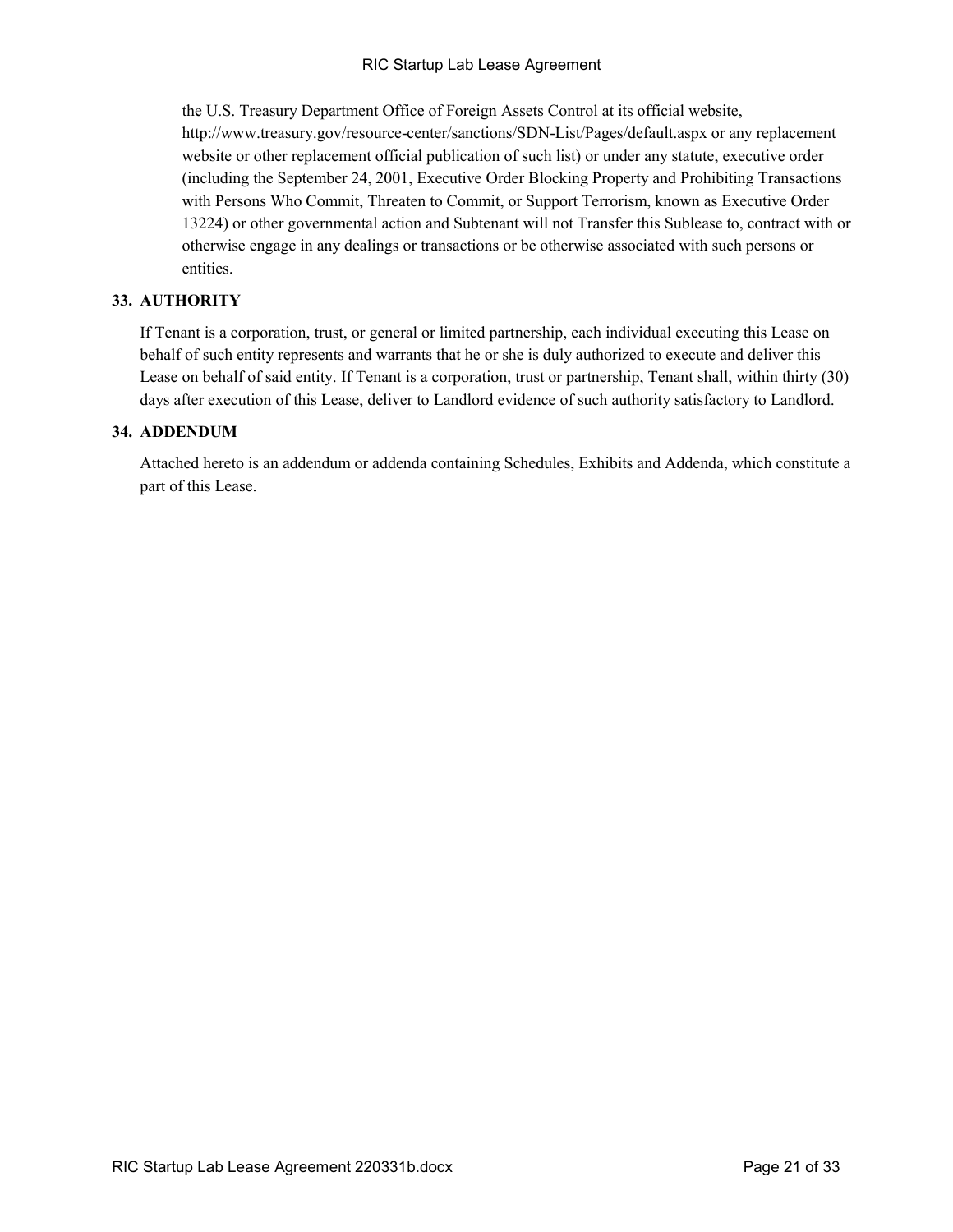In witness whereof, the duly authorized Parties have executed this Lease as of Effective Date.

| <b>Tenant:</b> Long Company Name                      |
|-------------------------------------------------------|
| By: $\overline{\phantom{a}}$                          |
| Name:                                                 |
| Title:                                                |
| Date:                                                 |
|                                                       |
| Landlord: The Regents of the University of California |
|                                                       |
|                                                       |
| Title:                                                |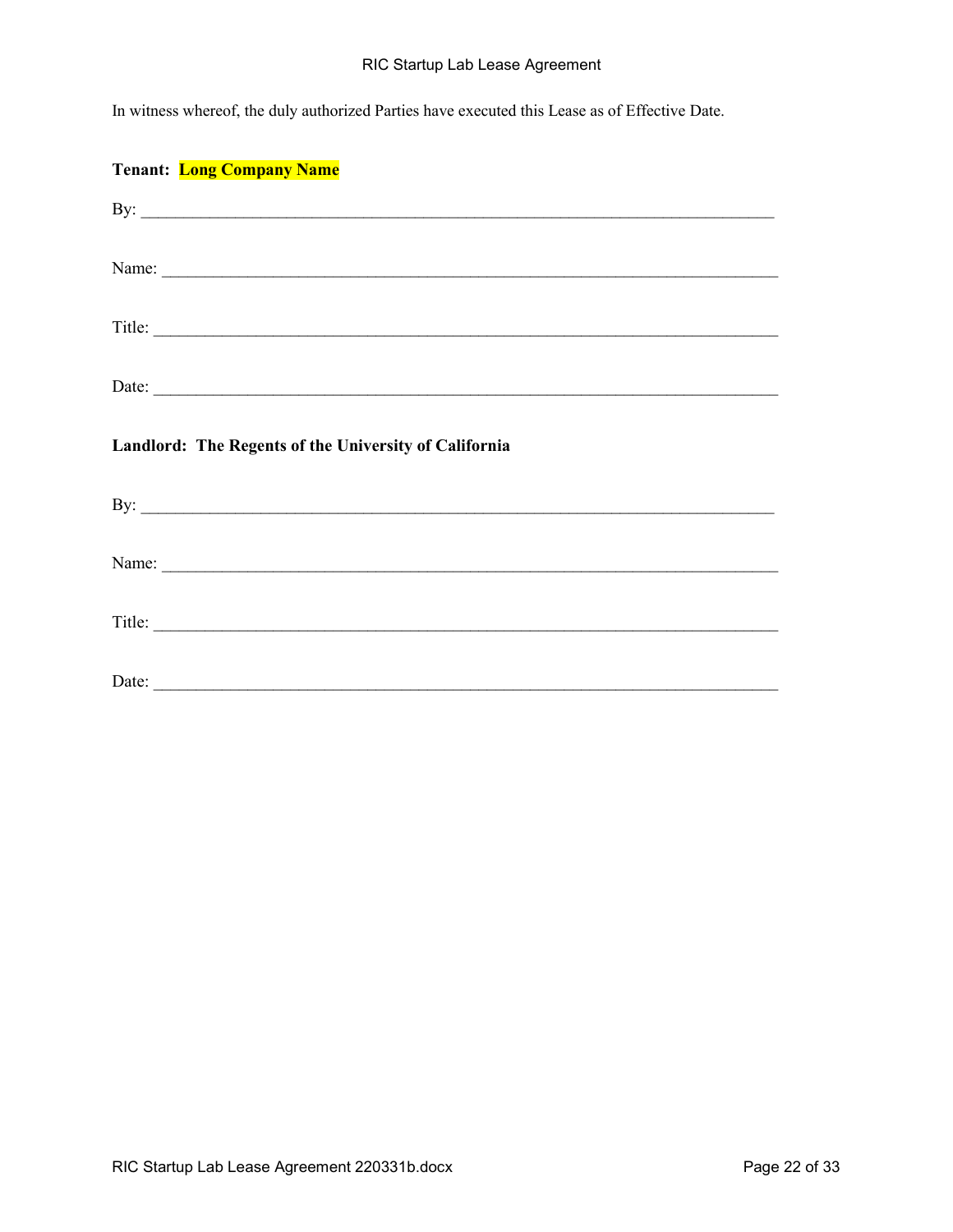**Schedule 1: Tenant Name, Status, Address**  Company name, with the following legal entity status having a principal place of business at **all the state of the state of the state** of the state of the state of the

# **Schedule 2: Premises for Exclusive Use Location and Description**

EXAMPLE: one (1) lab bench in Room 130 – QB3 Incubator, located at Stanley Hall, room ####, consisting of approximately 96 assignable square feet of lab/workstation space. See attached floor plan for additional information.

# **Schedule 3: Premises for Non-Exclusive Use Location and Description**

EXAMPLE: Ancillary bench space, write-up stations, sink in Premises, and any of the following areas appurtenant to Premises in Building: common entrances, lobbies, elevators, stairways and access ways, loading and unloading areas, visitor parking areas, ramps, drives, platforms, public restrooms, and common walkways and sidewalks necessary for access to the Premises.

# **Schedule 4: Lease Term** EXAMPLE: Lease Term: Lease Commencement Date: Lease Expiration Date:

Extended Term:

# **Schedule 5: Monthly Rent, Rent Adjustments, and Security Deposit\***  EXAMPLE:

Monthly Rent: Six Hundred Dollars (\$600.00).

# **Rent Adjustments:**

From June 8, 2021 – June 30, 2021 @ \$6.25 per Assignable Square Foot for 96 Square Feet, or \$460.00 per month (prorated for month).

From July 1, 2021 – May 31, 2022 @ \$6.25 per Assignable Square Foot for 96 Square Feet, or \$600.00 per month.

# Security Deposit: Nine Hundred Dollars (\$900.00).

\* Costs and terms of use for conference room rentals, equipment usage, and other services in Building are listed in Addendum 1.

# **Schedule 6: Parking Provision**

EXAMPLE: Tenant shall have the right but not the obligation to purchase parking permit(s) from the Campus Parking Office at the prevailing rate for use in the general faculty/staff campus parking lots.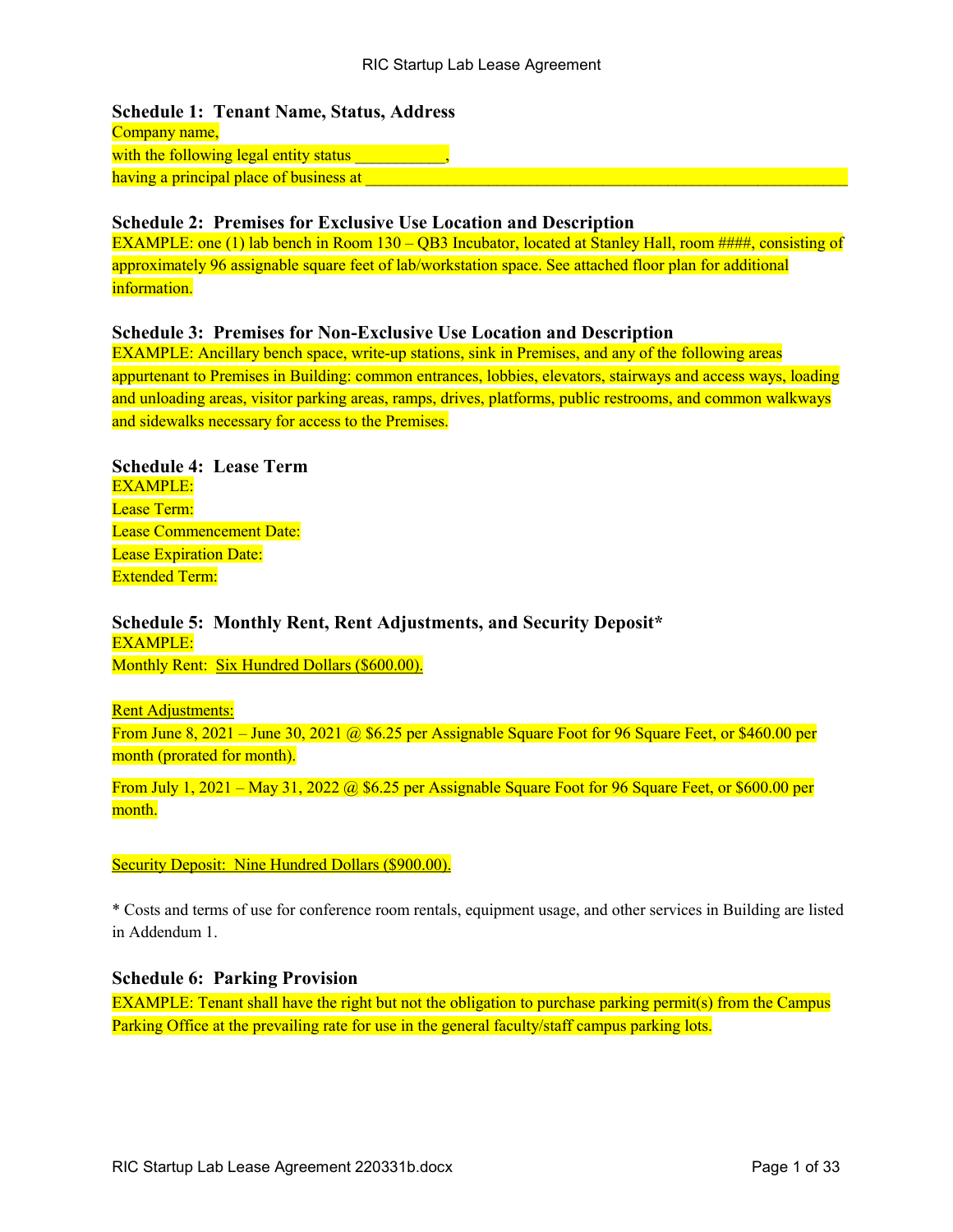# **Schedule 7: Contacts and Addresses for Payments and Notices**

# **To University**:

The Regents of the University of California Attn: Shauna Brown, Manager Real Estate Services A&E Building Berkeley, CA 94720-1382

# **With Copy to**:

# EXAMPLE:

Bakar Labs Attn: Adrian Miu 2630 Bancroft Way Berkeley, CA 94720

# **To Tenant**:

Company Name Attn: Person Name Address 1 Address 2 Email Phone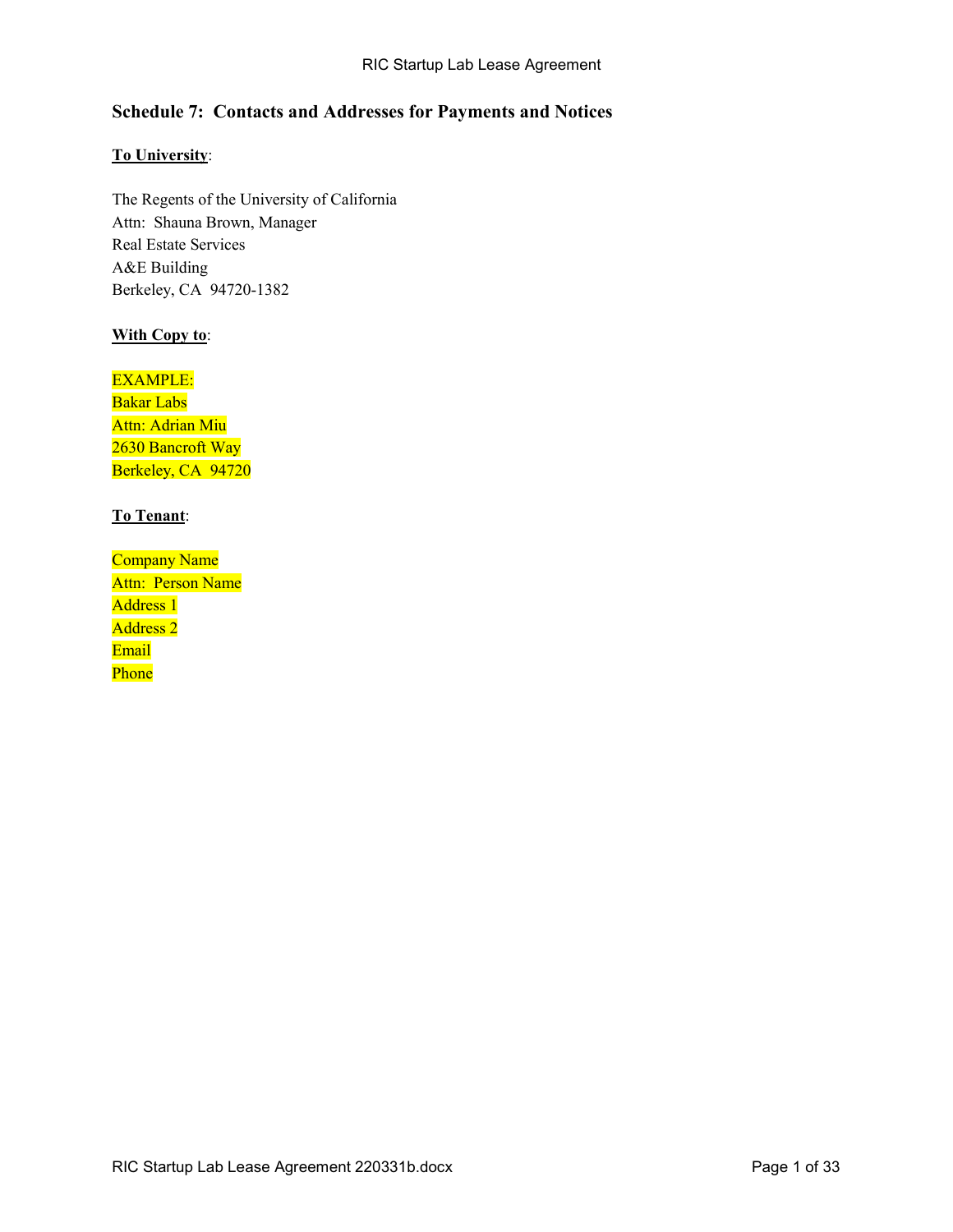# **Exhibit A: Floor Plan**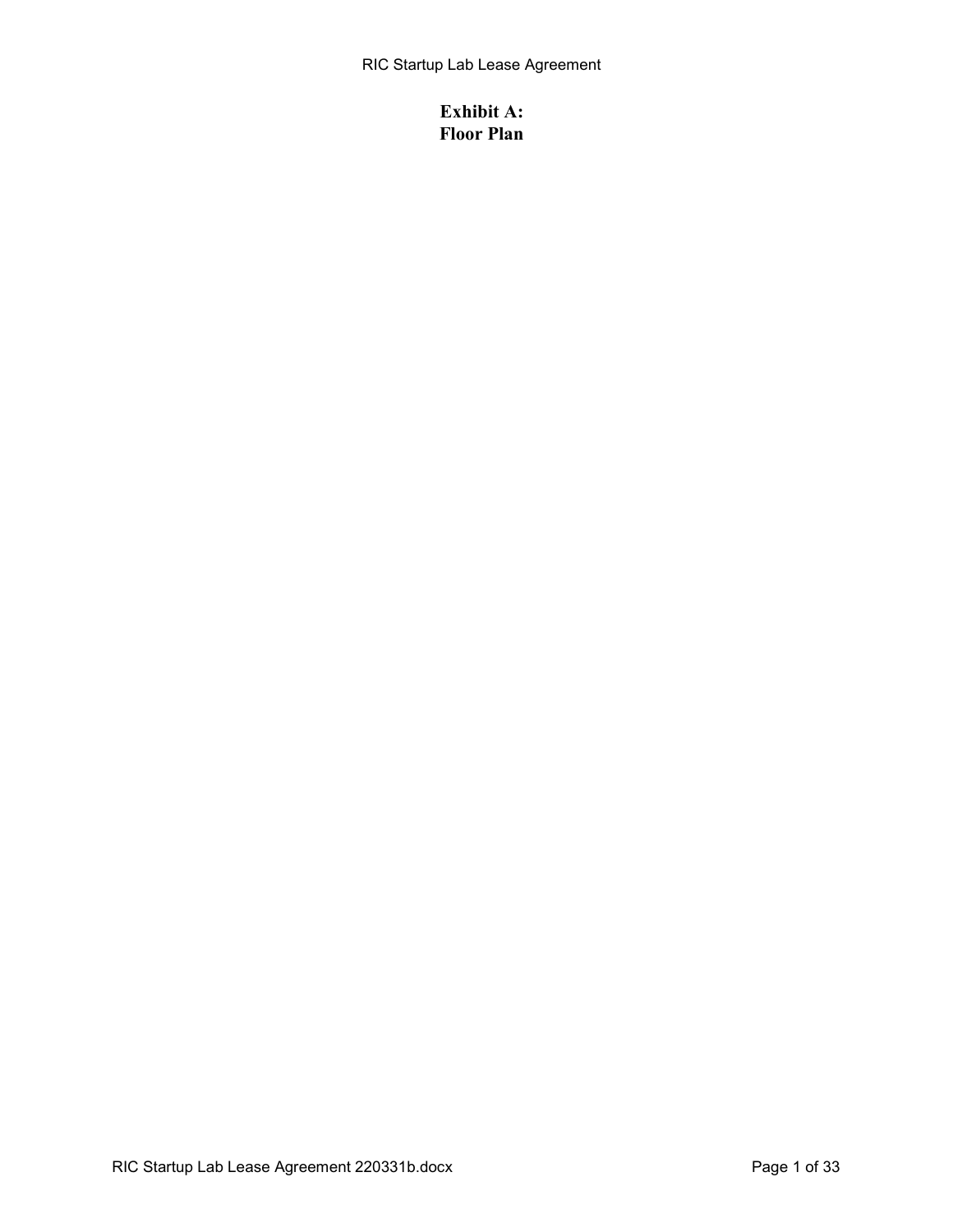# **Exhibit B: Emissions, Storage, Use, and Disposal of Matter**

Notwithstanding anything to the contrary provided in this Exhibit B, LANDLORD agrees that TENANT may contract with LANDLORD for LANDLORD to provide certain mutually-agreed-upon support services related to: oversight and proper management of hazardous chemicals, radiation, and/or biological agents. Any such agreements shall be documented in a written Memorandum of Understanding (MOU) signed by both TENANT and LANDLORD's Office of Environment, Health & Safety (EH&S). The existence of one or more MOUs shall in no way relieve TENANT of the responsibility to comply, at TENANT's sole cost and expense, with all applicable federal, state, and local regulations, as well as applicable University and Berkeley Campus policies and procedures.

# 1. **Definitions**

For purposes of this Exhibit B, the following terms shall be defined as set forth herein.

- 1.1. "**Applicable Law**" shall include federal, state, and local statutes, regulations, rules, ordinances, and all other governmental requirements.
- 1.2. "**Hazardous Material**" shall include, but shall not be limited to: (a) any material, substance, organism, or waste which is or hereafter shall be listed, regulated or defined by Applicable Law) or the Berkeley Campus Policy to be hazardous, biohazardous, acutely hazardous, extremely hazardous, radioactive, toxic, or dangerous; (b) asbestos or asbestos-containing materials; (c) polychlorinated biphenyls (PCBs); (d) radon gas; (e) laboratory wastes; (f) experimental products, including genetically engineered microbes; (h) petroleum, natural gas, or other petroleum product; (i) any radiationproducing machine; and (j) medical waste as defined in the Medical Waste Management Act, div. 20, chap. 6.1 of the California Health and Safety Code.

# 2. **Compliance and Response**

During the term of this Lease:

- 2.1. TENANT shall comply in all respects with both Applicable Law and with the rules, regulations and policies of LANDLORD, including those dealing with safety and environmental issues, ("Berkeley Campus Policies") generally applicable to LANDLORD's Berkeley Campus. Tenant is provided written notice of the Berkeley Campus Policies through the web sites found at "www.berkeley.edu" and "ehs.berkeley.edu." Compliance shall include, but not be limited to: (a) acquisition of and compliance with all permits, licenses, orders, requirements, approvals, plans and authorizations which are or may become necessary for conduct of TENANT's operations on Premises; (b) compliance with all regulatory requirements relating to such operations or the substances and equipment used therein or the emissions, emanations and wastes generated thereby; and (c) reporting, investigation, and remediation of, or other response to the exposure or potential exposure, of any person to, or the emission, discharge or other release of any Hazardous Material into Premises or the environment.
- 2.2. TENANT shall promptly respond to and remedy (by removal and proper disposal or such other methods as shall be reasonably required) to the satisfaction of applicable governmental agencies any release or discharge of any Hazardous Material connected with TENANT's operation or TENANT's presence on Premises. All such action shall be done in TENANT's name, and at TENANT's sole cost and expense. For purposes of Exhibit B, the term "**respond**" shall include, but not be limited to, the investigation of environmental conditions, the preparation of feasibility reports or remedial plans, and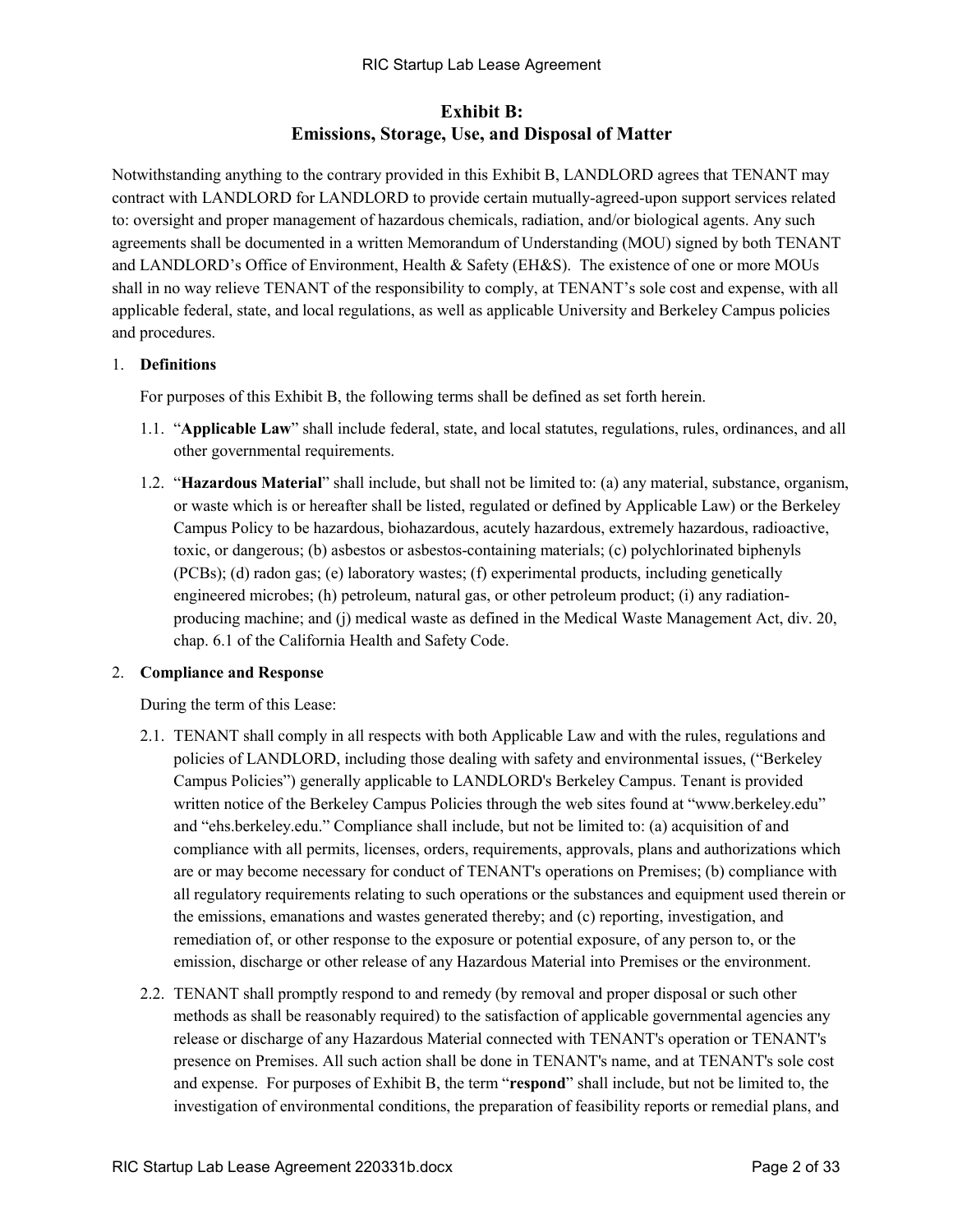the performance of any cleanup, remediation, containment, maintenance, monitoring or restoration work. Any such actions shall be performed in a good, safe, workmanlike manner and shall minimize any impact on the businesses or operations conducted at Premises. In its discretion, LANDLORD may, but shall not be required to, enter Premises personally or through its agents, consultants or contractors and perform all or any part of the response activity or remedial action which it feels is reasonably necessary to comply with the terms of this Lease, and shall be reimbursed for its costs thereof and for any liabilities resulting therefrom.

- 2.3. TENANT will promptly notify LANDLORD of TENANT's receipt of any notice, request, demand, inquiry or order, whether oral or written, from any government agency or any other individual or entity relating in any way to the presence or possible presence of any Hazardous Material on, in, under or near Premises or the TENANT's compliance with, or failure to comply with, Applicable Law or the Berkeley Regulations. Receipt of such notice shall not be deemed to create any obligation on the part of LANDLORD to defend or otherwise respond to any such notification.
- 2.4. Promptly upon discovery thereof, TENANT will notify LANDLORD of the discovery of any release, discharge, or emission of any Hazardous Material or of the existence of any other condition or occurrence which may constitute or pose a significant presence or potential hazard to human health and safety or to the environment, whether or not such event or discovery necessitates any report to any other person or government agency.
- 2.5. Prior to bringing any Hazardous Material onto Premises, TENANT shall notify LANDLORD in writing of the intended amount and identity of each Hazardous Material. LANDLORD may prohibit the presence of some or all such Hazardous Materials if, in LANDLORD's sole opinion, the presence of the Hazardous Material would cause undue risk to LANDLORD's operations. In addition, TENANT shall provide LANDLORD with a copy of each Hazardous Material Business Plan (HMBP), including any updates, or other documents submitted to a regulatory agency identifying Hazardous Materials on TENANT's Premises,

# 3. **Emissions**

TENANT shall not:

- 3.1. Permit any vehicle on Premises to emit exhaust which is in violation of any Applicable Law or the Berkeley Campus Policies;
- 3.2. Create, or permit to be created, any sound pressure level which will interfere with the quiet enjoyment of any real property adjacent to Premises, or which will create a nuisance or violate any Applicable Law or the Berkeley Campus Policies;
- 3.3. Transmit, receive, or permit to be transmitted or received, any electromagnetic, microwave or other radiation which is harmful or hazardous to any person or property in, on or about Premises, or anywhere else, or which interferes with the operation of any electrical, electronic, telephonic or other equipment wherever located, whether on the Premises or anywhere else;
- 3.4. Create, or permit to be created, any ground or Building vibration that is discernible outside Premises; and
- 3.5. Produce, or permit to be produced, any intense glare, light or heat except within an enclosed or screened area and then only in such manner that the glare, light or heat shall not be discernible outside Premises.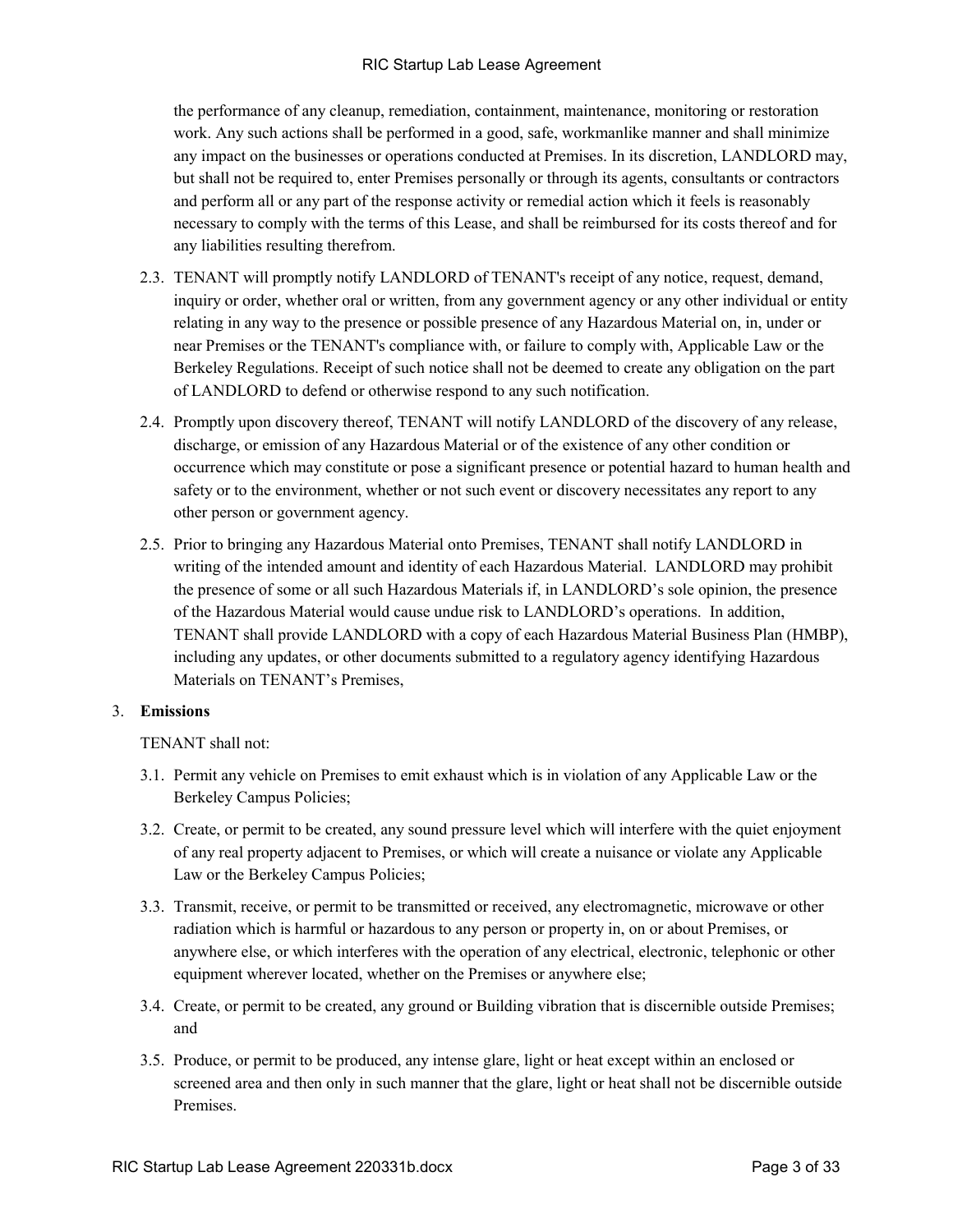# 4. **Indemnification**

TENANT shall pay for all costs associated with, and defend (with attorneys reasonably satisfactory to LANDLORD), indemnify and hold harmless LANDLORD from, claims, damages, expenses, encumbrances, fees, fines, penalties or costs (including, but not limited to, legal fees; the costs of notice to any other person; the costs of environmental or technical risk assessment; any cleanup or remedial costs; the costs of any monitoring, sampling or analysis; and any diminution in property value or losses due to nonrentability arising out of or in any way connected with the presence of any Hazardous Material on the Premises or TENANT's alleged violation of Applicable Law or the Berkeley Campus Policies). This obligation shall not apply, if and to the extent that: (a) such claims, damages, expenses, encumbrances, fees, fines, penalties, or costs arose solely out of conditions existing on the Premises prior to the commencement of TENANT's first possession of the Premises or conditions created on the Premises after TENANT has quit Premises; and (b) TENANT did not violate any Applicable Law or the Berkeley Regulations or act negligently with respect to, or otherwise contribute to, the condition or the hazard posed by the condition.

# 5. **Survival**

The duties set forth in this Exhibit B shall survive the termination of this Lease for two (2) years.

#### 6. **Disposal of Other Matter**:

- 6.1. **Refuse Disposal**: TENANT shall not keep any trash, garbage, waste, or other refuse on the Premises except in sanitary containers and shall regularly and frequently remove and dispose of the same from the Premises. TENANT shall keep all incinerators, containers or other equipment used for storage or disposal of such matter in a clean and sanitary condition and shall promptly dispose of all other waste.
- 6.2. **Sewage Disposal**: TENANT shall properly dispose of all sanitary sewage and shall not use the sewage disposal system: (a) for the disposal of anything except sanitary sewage, or (b) in excess of the lesser of the amount allowed by the sewage treatment works or permitted by any governmental entity. TENANT shall keep the sewage disposal system free of all obstructions and in good operating condition.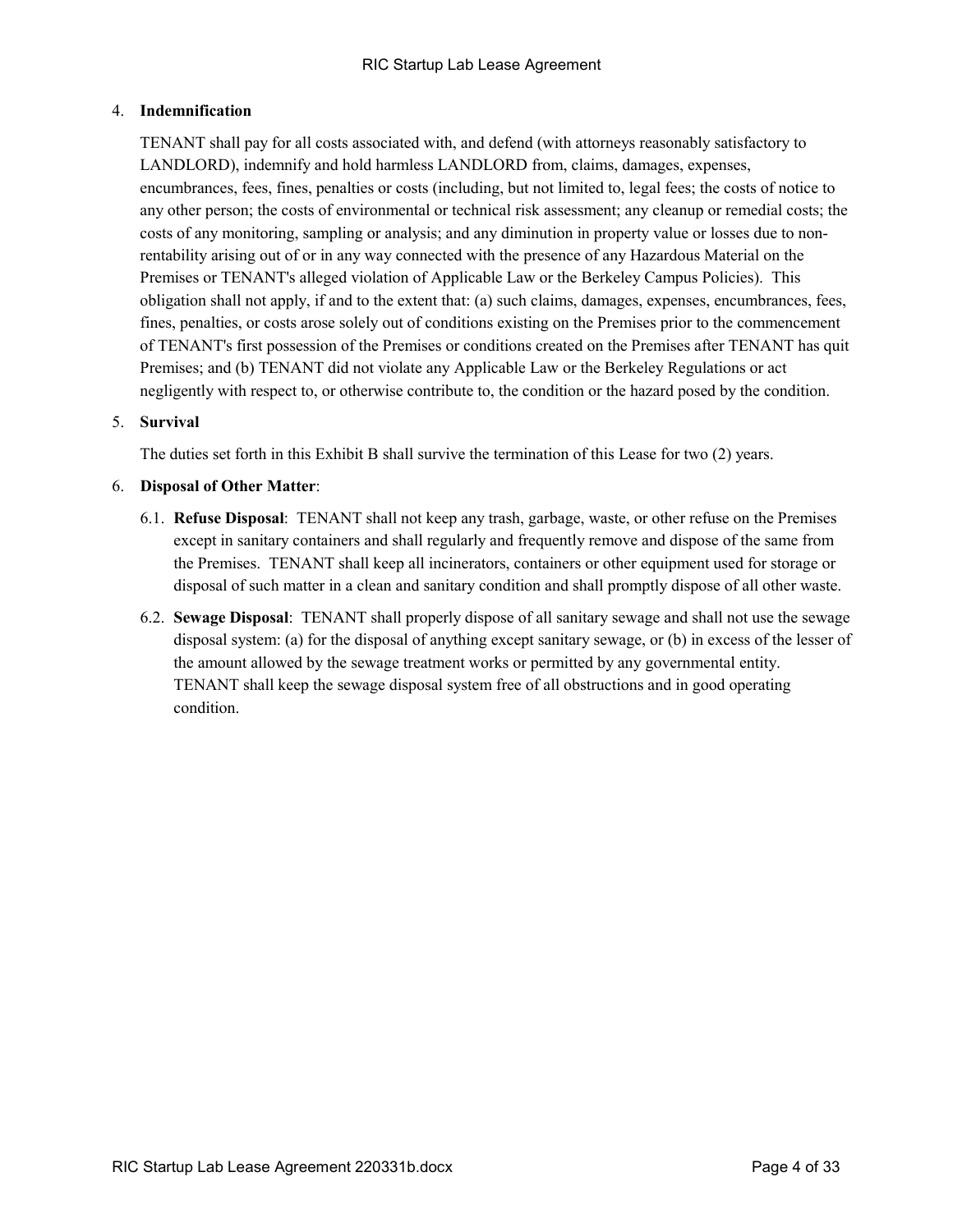# **Exhibit C: Summary of Services and Utilities**

The following is a summary of service and utility responsibilities of Landlord (L) and Tenant (T).

Note that for internet and phone service, Landlord will provide one active network data port to Tenant at no additional cost to Tenant. Tenant will be billed separately for phone service on Premises.

|                                                                                                                      | NOT APPLICABLE | <b>PROVIDED</b><br>贝<br>人 | <b>PAID</b><br>只 | <b>FREQUENCY</b> |
|----------------------------------------------------------------------------------------------------------------------|----------------|---------------------------|------------------|------------------|
| Paper Supplies, dispensers and waste containers (premises &<br>restrooms)                                            |                | L                         | L                | As needed        |
| Light bulbs & fluorescent light tubes and starters                                                                   |                | L                         | L                | As needed        |
| Ballasts and transformers for fluorescent lights, light switches and<br>electrical outlets                           |                | L                         | L                | As needed        |
| Heating and air conditioning control switches                                                                        |                | L                         | L                | As needed        |
| Janitorial service for interior of Premises (dust, waste removal,<br>vacuum, mop, cleaning)                          |                | L                         | L                | As scheduled     |
| Janitorial service for interior of the shared common laboratory area<br>(dust, waste removal, vacuum, mop, cleaning) |                | L                         | L                | As scheduled     |
| Janitorial service for exterior of Premises and common areas                                                         |                | L                         | L                | As scheduled     |
| Carpet, title and linoleum                                                                                           |                | L                         | L                | As needed        |
| Gas                                                                                                                  |                | L                         | L                | 24 hours/day     |
| Electric                                                                                                             |                | L                         | L                | 24 hours/day     |
| Water                                                                                                                |                | L                         | L                | 24 hours/day     |
| Window washing - interior                                                                                            |                | L                         | L                | As needed        |
| Landscaping and gardening                                                                                            |                | L                         | L                | As scheduled     |
| Drapes, blinds, window shades                                                                                        |                | L                         | L                | As needed        |
| Kitchen appliances                                                                                                   | X              |                           |                  | As needed        |
| Refuse and rubbish and garbage disposal                                                                              |                | L                         | L                | As scheduled     |
| Pest control                                                                                                         |                | L                         | L                | As needed        |
| Other: Biowaste disposal                                                                                             |                | T                         | T                | As needed        |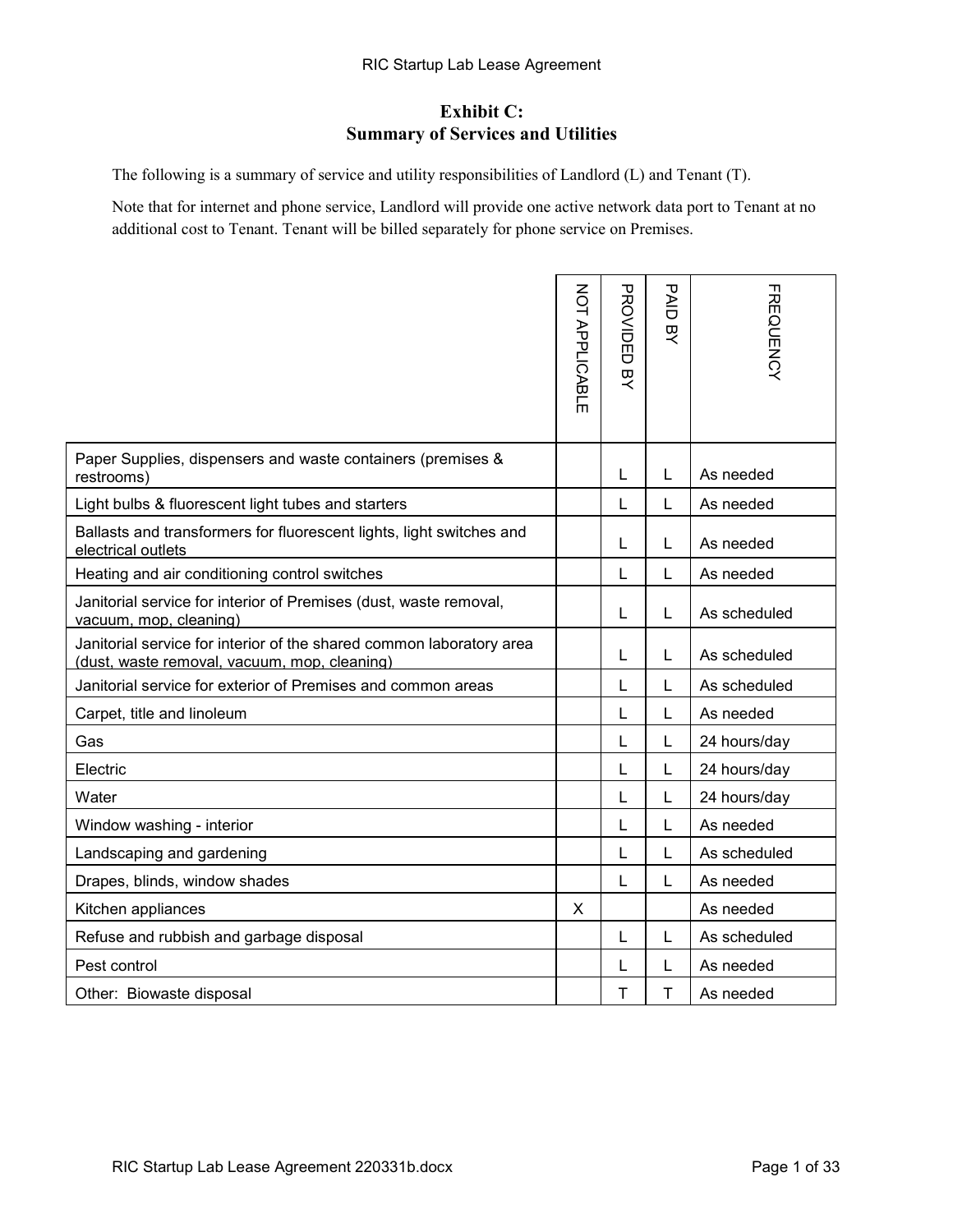# **Exhibit D: Summary of Repair and Maintenance Responsibilities**

The following is a summary of repairs and maintenance responsibilities of Landlord (L) and Tenant (T).

|                                              | PROVIDED BY | PAID BY | <b>NOT</b><br><b>APPLICABLE</b> |
|----------------------------------------------|-------------|---------|---------------------------------|
| Foundations                                  | L           | L       |                                 |
| <b>Exterior &amp; Bearing Walls</b>          | L           | L       |                                 |
| Roof                                         | L           | L       |                                 |
| <b>Electrical Systems</b>                    |             | L       |                                 |
| <b>Lighting Systems</b>                      | L           | L       |                                 |
| <b>Plumbing Systems</b>                      | L           | L       |                                 |
| <b>Heating Systems</b>                       | L           | L       |                                 |
| <b>Ventilation Systems</b>                   |             | L       |                                 |
| Air Conditioning Systems                     |             | L       |                                 |
| Alarm Systems                                |             | L       |                                 |
| <b>Plate Glass</b>                           | L           | L       |                                 |
| Windows & Window Frames                      |             | L       |                                 |
| Gutters, Drains, Downspouts                  | L           | L       |                                 |
| Elevators                                    |             | L       |                                 |
| <b>Floor Slabs</b>                           | L           | L       |                                 |
| <b>Common Areas</b>                          |             | L       |                                 |
| Ceilings                                     |             | L       |                                 |
| <b>Interior Walls</b>                        |             | L       |                                 |
| <b>Interior Doors</b>                        | L           | L       |                                 |
| <b>Interior Surfaces &amp; Windows</b>       |             | L       |                                 |
| Appliances & Fixtures (excluding Tenant's)   | L           | L       |                                 |
| Repainting of Interior Walls (every 0 years) |             |         | X                               |
| Base and/or moldings                         | L           | L       |                                 |
| Parking Lot Area                             |             | L       |                                 |
| Other:                                       |             |         | X                               |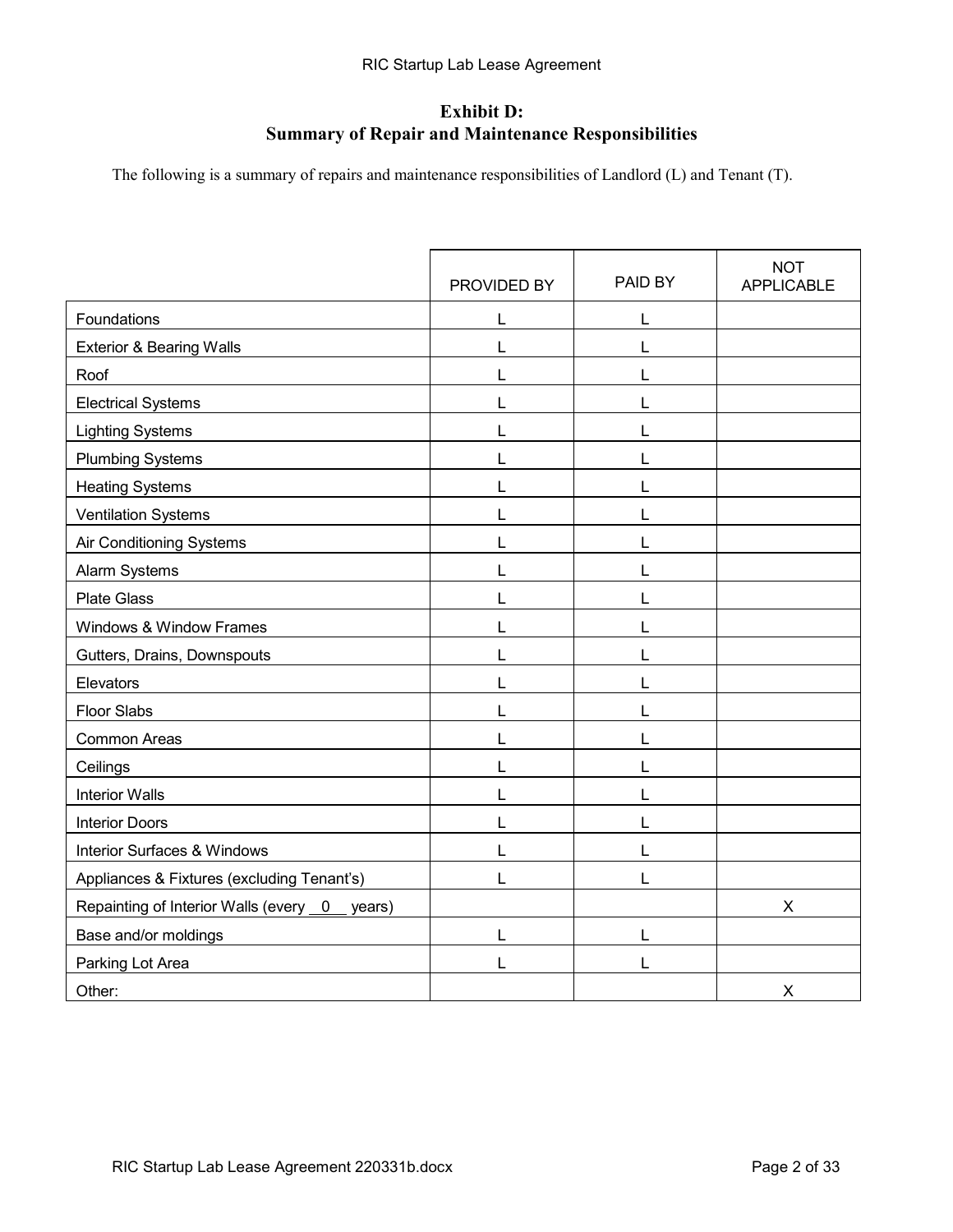# **Exhibit E: Landlord's Building Rules and Regulations**

1. Sidewalks, doorways, vestibules, halls, stairways, and similar areas shall not be obstructed by tenants or used for any purpose other than ingress and egress to and from the leased premises and for going from one to another part of the building.

2. Plumbing fixtures and appliances shall be used only for purposes for which constructed, and no sweepings, rubbish, rags, or other unsuitable material shall be thrown or placed therein. Damage resulting to any such fixtures or appliances from misuse by a tenant shall be paid by Tenant, and Landlord shall not in any case be responsible therefor.

3. No signs, advertisements or notices shall be painted or affixed on or to any windows or doors, or other part of the building, except of such color, size, and style and in such places as shall be first approved in writing by Landlord.

4. Directories will be placed by Landlord, at its own expense, in conspicuous places in the building. No other directories shall be permitted unless previously consented to by Landlord in writing.

5. Tenants shall not do, or permit anything to be done in or about the building, or bring or keep anything therein, that will in any way increase the rate of fire or other insurance on the building, or on property kept therein, or obstruct or interfere with the rights of, or otherwise injure or annoy, other tenants, or do anything in conflict with the valid pertinent laws, rules or regulations of any governmental authority.

6. Landlord shall have the power to prescribe the weight and position of iron safes or other heavy equipment, which shall in all cases, to distribute weight, stand on plank strips at least two inches thick. Any damage to the building caused by installation or removal of tenant's property, or done by tenant's property while in the building, shall be repaired at the expense of tenant.

7. Tenant shall notify the building manager when safes or other heavy equipment are to be taken in or out of the building, and the moving shall be done under the supervision of the building manager, after written permit from Landlord. Persons employed to move such property shall be approved by Landlord.

8. Corridor doors, when not in use, shall be kept closed.

9. No furniture, packages, or bulky material of any kind will be received in the building or carried up or down stairs or in the elevators, except in the manner and at the times specified by Landlord.

10. Each tenant shall cooperate with Landlord's employees in keeping leased premises neat and clean. Tenants shall not employ persons for the purpose of such cleaning.

11. To ensure orderly operation of the building, no ice, mineral or other water, towels, newspapers, etc., shall be delivered to any leased premises, except by persons appointed or approved in writing by Landlord.

12. Should a tenant require telegraphic, telephonic, annunciator or other communications service, Landlord will direct the electricians where and how wires are to be introduced and placed, and none shall be introduced or placed except as Landlord shall direct. Electric current shall not be used for power or heating without Landlord's prior written permission.

13. Landlord shall, at reasonable hours, have the right to enter premises leased to tenants, to examine same or to make such alterations and repairs as may be deemed necessary, or to exhibit the same to prospective tenants.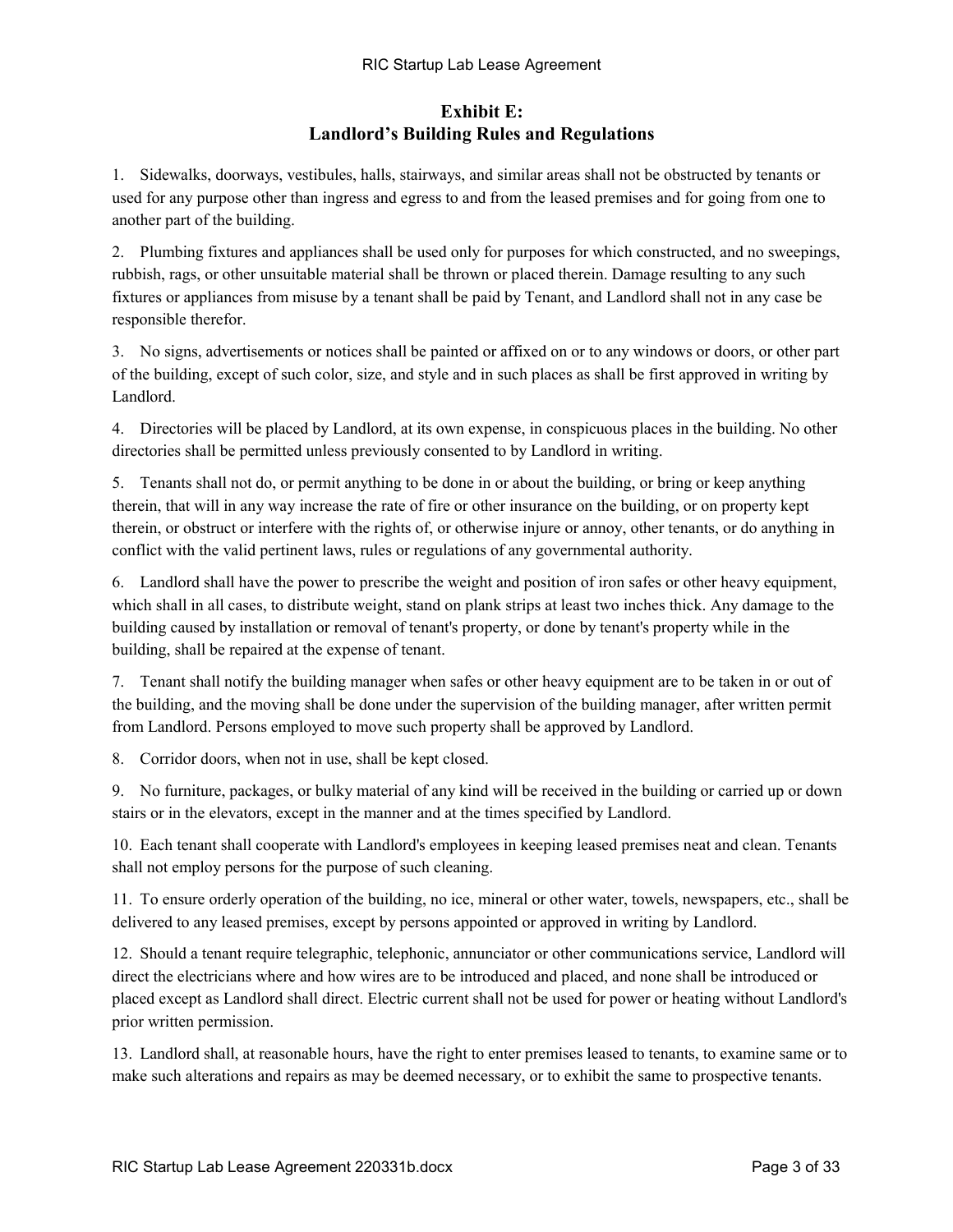14. Tenants shall not make or permit any improper noises in the building, or otherwise interfere in any way with other tenants, or persons having business with them.

15. Nothing shall be swept or thrown into the corridors, halls, elevator shafts or stairways. No birds or animals shall be brought into or kept in or about the building.

16. No machinery of any kind shall be operated on leased premises without the prior written consent of Landlord, nor shall a tenant use or keep in the building any inflammable or explosive fluid or substance.

17. Landlord reserves the right to rescind any of these rules and make such other and further rules and regulations as in its judgment shall from time to time be needed for the safety, protection, care and cleanliness of the building and the Startup Lab, the operation thereof, the preservation of good order therein, and the protection and comfort of its tenants, their agents, employees and invitees.